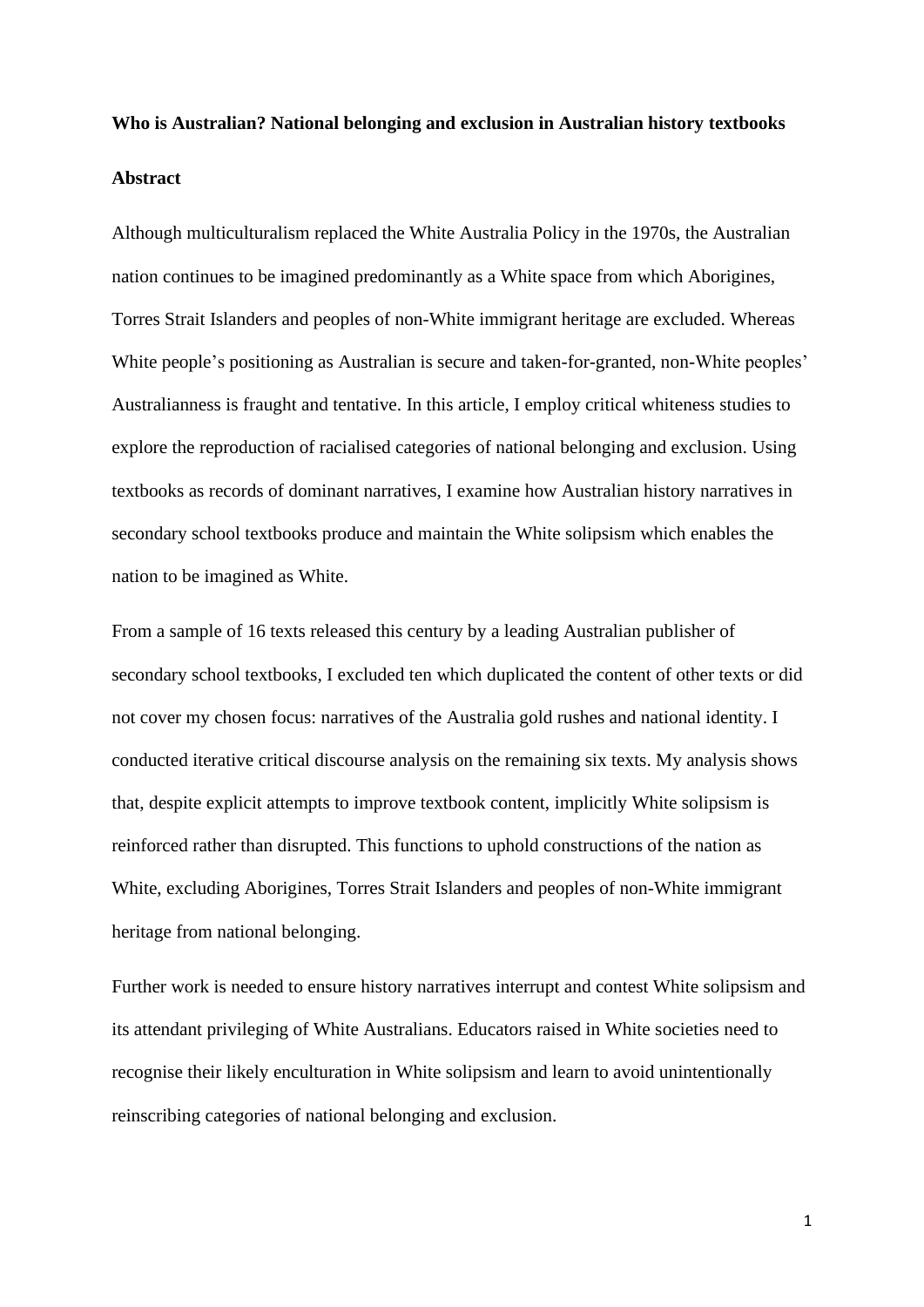#### **Key words**

Textbooks, whiteness, solipsism, Australian history

# **Introduction**

The twentieth century saw a self-conscious transition in Australia's national identity from White Australia to a multicultural nation. Nevertheless, the cultural pluralism suggested by multiculturalism is confined to 'the private domain of personal and familial lifestyle and belief' (Dutton 2002, 155). Australian multiculturalism is limited to 'a celebration of costumes, customs and cooking' (Gunew 1994, 22) while political, economic and social institutions remain overwhelmingly monocultural. The White culture of the White Australian era persists as the core, or mainstream, culture, with non-White cultures marginalised and non-Whites positioned as 'perpetual foreigners' in the nation (Nicolacopoulos & Vassilacopoulos 2004, 32). Managing multiculturalism in this way ensures that dominant whiteness is not undermined (Moore 2012). Rather, power relationships established in the colonial and White Australia eras are preserved: Australia is conceptualised as a White nation, regardless of demographic diversity and the legal status and self-understandings of non-White peoples (Vass 2016).

Imagining Australia as a White nation produces racialised categories of national belonging and exclusion. Whereas Whites are made to feel confident, comfortable and at home in 'their/our' nation, non-Whites are made to feel uncomfortable and alienated (Hage 1998). In this article, I examine performances of whiteness implicated in reproducing these concepts; in particular, enculturation in White solipsism. White solipsism refers to a standpoint in which the White perspective is implicitly (mis)interpreted as universal (Rich 1979). The implicitness of this misconception is crucial. Rather than a conscious choice to privilege one among multiple perspectives, White solipsism produces tunnel-vision in which 'only white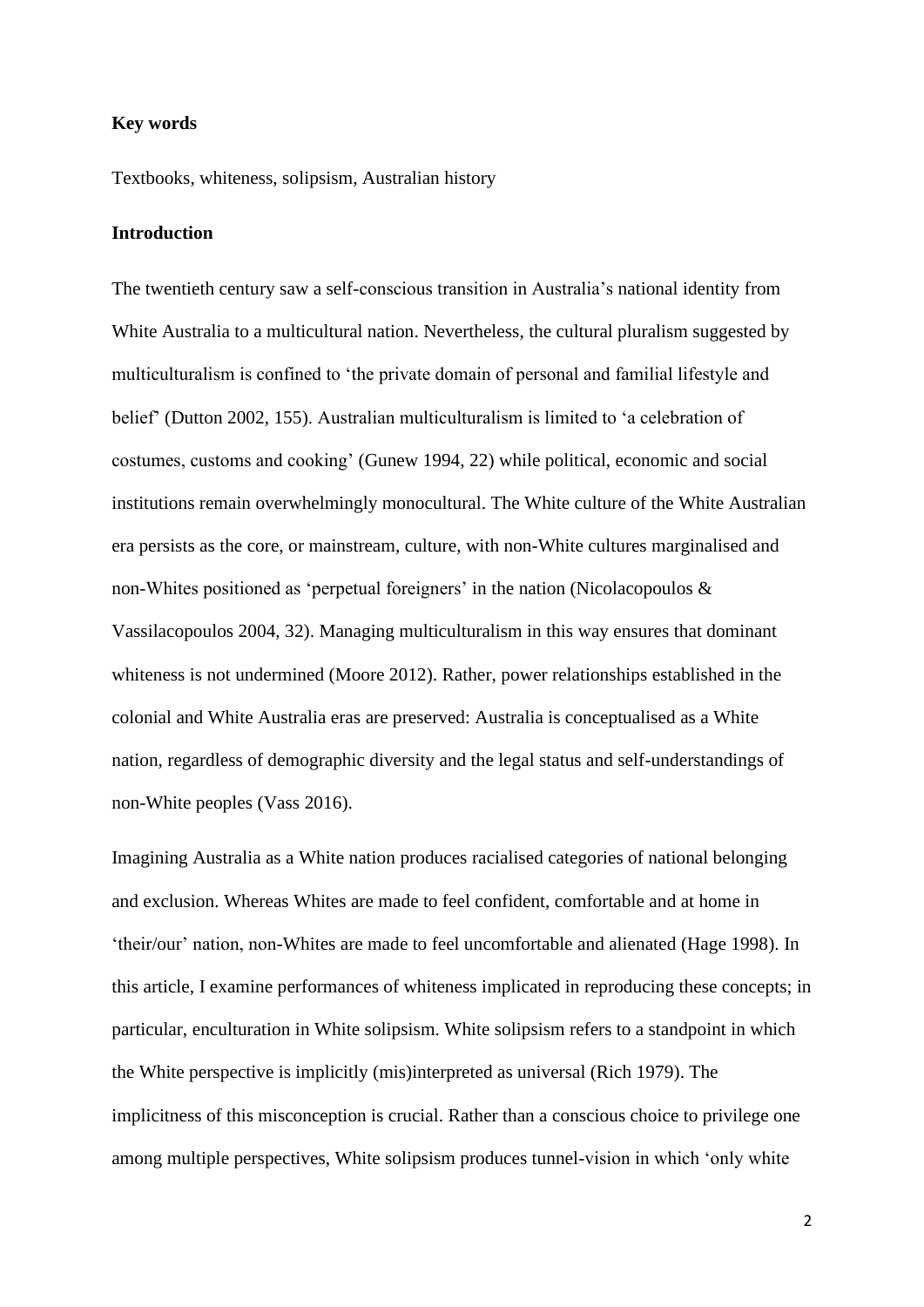values, interests, and needs are considered important and worthy of attention' (Sullivan 2006, 17). Employing textbooks as records of dominant narratives, I show how White solipsism is maintained, often without conscious intent. I argue that, despite genuine improvements in textbooks, White solipsism endures, reproducing racialised categories of belonging and exclusion.

#### **Whiteness**

My theoretical framework is critical whiteness studies (Castagno 2013; Dyer 1997; Moreton-Robinson 2004). Frankenberg (1993, 6) states that whiteness is not a transhistorical essence, but 'a set of locations that are historically, socially, politically, and culturally produced'. Given that conceptions of whiteness are 'situationally specific' (Green, Sonn & Matsebula 2007, 393), I focus on twenty-first century manifestations of whiteness in Australia, where it is constituted in opposition to Aborigines, Torres Strait Islanders and non-White immigrants. Adopting the analytical lens of White solipsism, I examine how this myopic reproduces 'conscious and unconscious ideas of White superiority and entitlement' resulting in the 'relations of White dominance and non-White subordination' that Ansley (1997, 592) identifies as central to whiteness.

It is important to emphasise that race is a social construction rather than a biological reality. Discourses operate through institutionalised practice to create the races and racialised subjectivities they appear to merely describe (Gillborn & Youdell 2009). I use the term White to refer to those who, irrespective of appearance or ancestry, 'willingly and unwillingly, knowingly and unknowingly' benefit from racialised social structures which position them/us as White (Kowal 2008, 341). Correspondingly, I use non-White to refer to those who are racialised by social structures as non-White. I am mindful that arbitrarily categorising people as White/non-White is fraught. As Perry (2002, 220) notes, racial categorisations **'**reduce the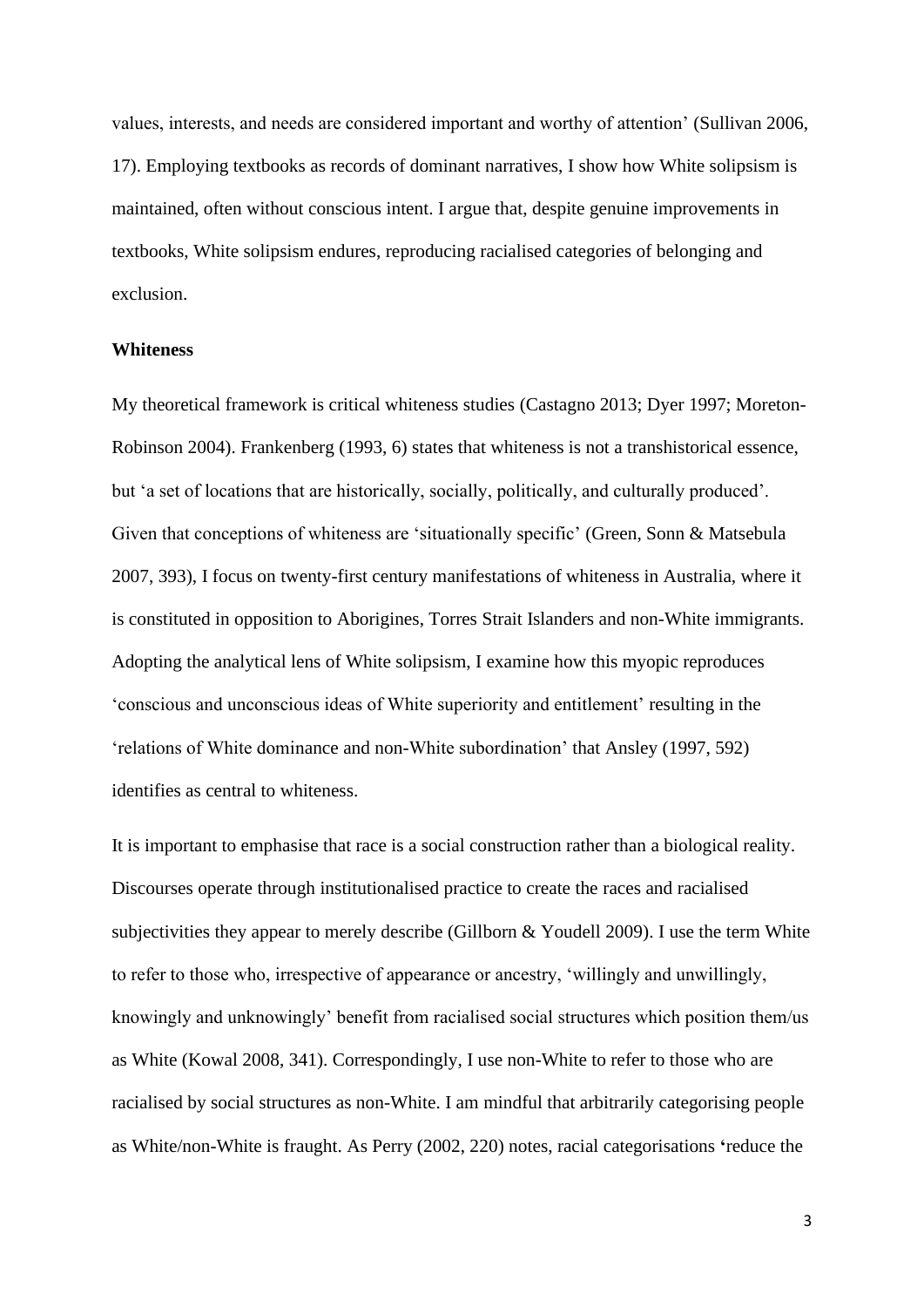whole of a person's humanity to a singular fiction that has real consequences for one's status and life chances'. Categorising people according to race also negates other axes of privilege and disadvantage such as class, gender, sexuality, religion and (dis)ability. Moreover, the terms White and non-White centre whiteness, reinscribing whiteness as the standard against which non-Whites are measured and positioning non-White as a residual category defined by what it is not.

Notwithstanding the limitations of White/non-White terminology however, this dichotomy is apposite for my analysis of the discrepancy between the positioning of these groups in Australian society. As Mills (1997, 80) argues, the White/non-White dichotomy 'really does capture the essential structure of the global racial polity'. Similarly, Sullivan (2006, 199) states that, while problematic, the term non-White fulfils the need for a term that 'broadly describes people who are disadvantaged by white privilege'. My use of these terms recognises that, in Australia, the lived experience of peoples racialised as non-White is markedly different to that of Whites (Hollinsworth 2016; Walter 2010). Moreover, by racialising Whites, I avoid the contemporary practice whereby Whites are regularly positioned as the human norm by being framed in non-raced terms, such as people, Australians or us, while racial terms such as Asian or Aboriginal continue to be applied to non-Whites. Naming whiteness, especially racialising the routinely un-raced White subject, is a central tenet of critical whiteness studies (Dyer 1997; Elder, Ellis & Pratt 2004).

In a similar way to my use of White and non-White, the language I use to demonstrate and destabilise racialisation is complicit with it, in particular my use of racialised descriptors such as Aboriginal or Chinese. While I recognise troubling aspects of this practice, such as the implication that humanity can be unproblematically divided into distinct racial groups, avoiding the use of racialised descriptors altogether was not feasible. My focus on contrasting dominant and marginalised racial perspectives rendered my description of White or Chinese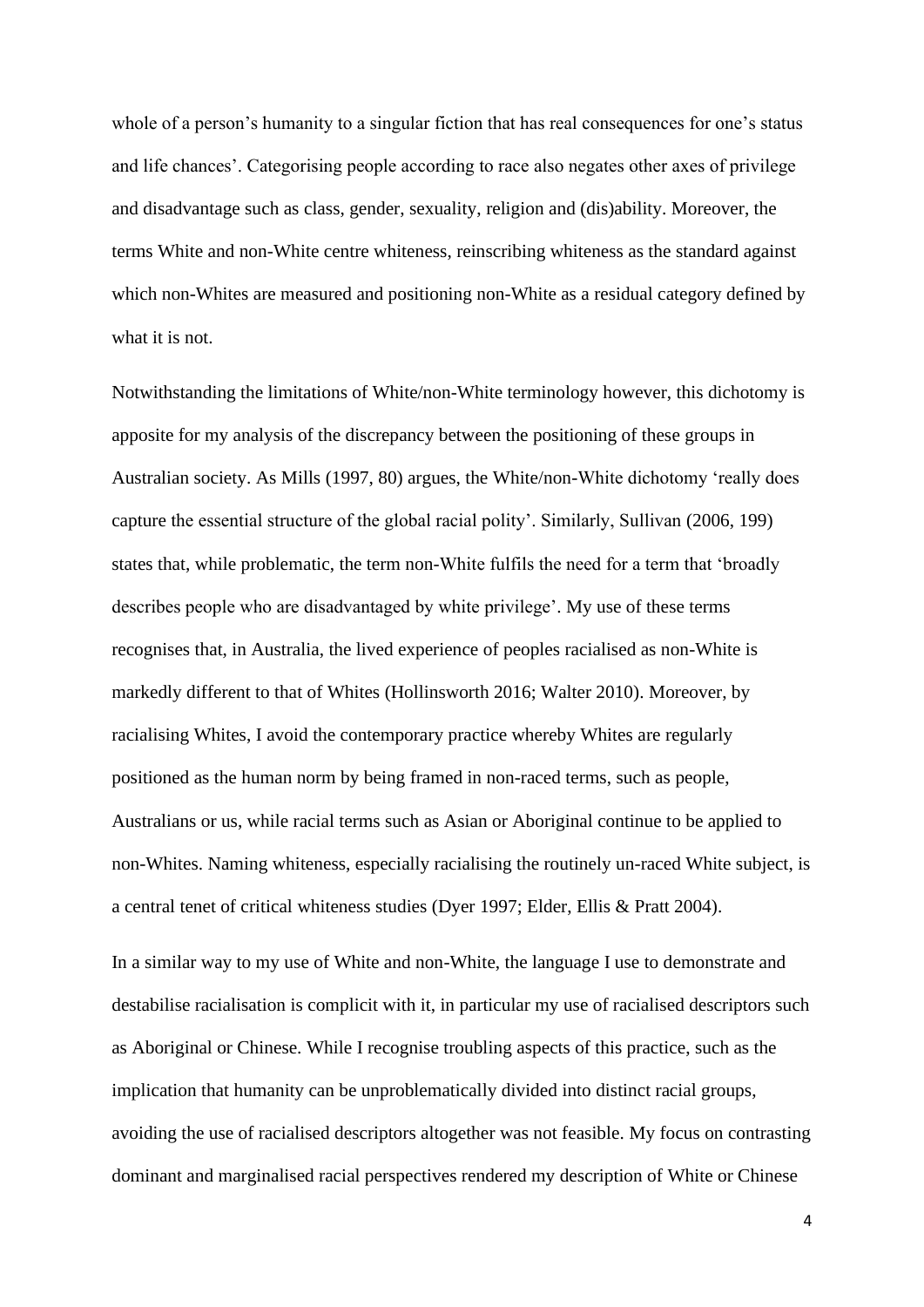perspectives functional, despite the implication of homogeneity within these ostensibly disparate groups. To clarify, when discussing the White perspective, I am referring to the dominant, solipsistic White perspective as defined in the literature. When discussing non-White perspectives, I use the plural form to indicate multiplicity and note only their absence rather than reinscribing a putatively singular, shared understanding.

In societies such as contemporary Australia in which whiteness is normalised, the beliefs and practices of whiteness are often unarticulated (Aveling 2004). White enculturation positions whiteness as universal yet imperceptible to Whites (Doering 2016; Green & Sonn 2005). The discursive practices of whiteness centre White ways of being, knowing and doing while masking whiteness through normalising these beliefs, policies and practices. This functions to create the appearance of race-neutrality and transform whiteness into a vacant social category, thereby shielding it from examination. The unnamed and unmarked nature of whiteness means that its reproduction may often be unintended. By identifying performances of whiteness, I aim to increase their visibility so that their unintended reproduction can be minimised. While my research focus is the education system, the solipsism I describe is applicable to diverse fields. I examine the education system not because it is more culpable that other social institutions but because it plays a pivotal role in social reproduction. As such, the education system is powerfully positioned to reiterate or contest problematic attitudes which circulate in broader society. Many advances in this regard are evident in the explicit content of textbooks. Nevertheless, progress has stalled and, in some cases, reversed (Moore 2020). Further progress is unlikely without an examination of implicit, and often unintentional, constructions, such as racialised categories of national belonging and exclusion (Walton et al. 2018).

By identifying performances of whiteness within texts, I aim to contribute to decolonisation. Wilson and Yellow Bird (2005, 2) state that decolonisation is the 'intelligent, calculated and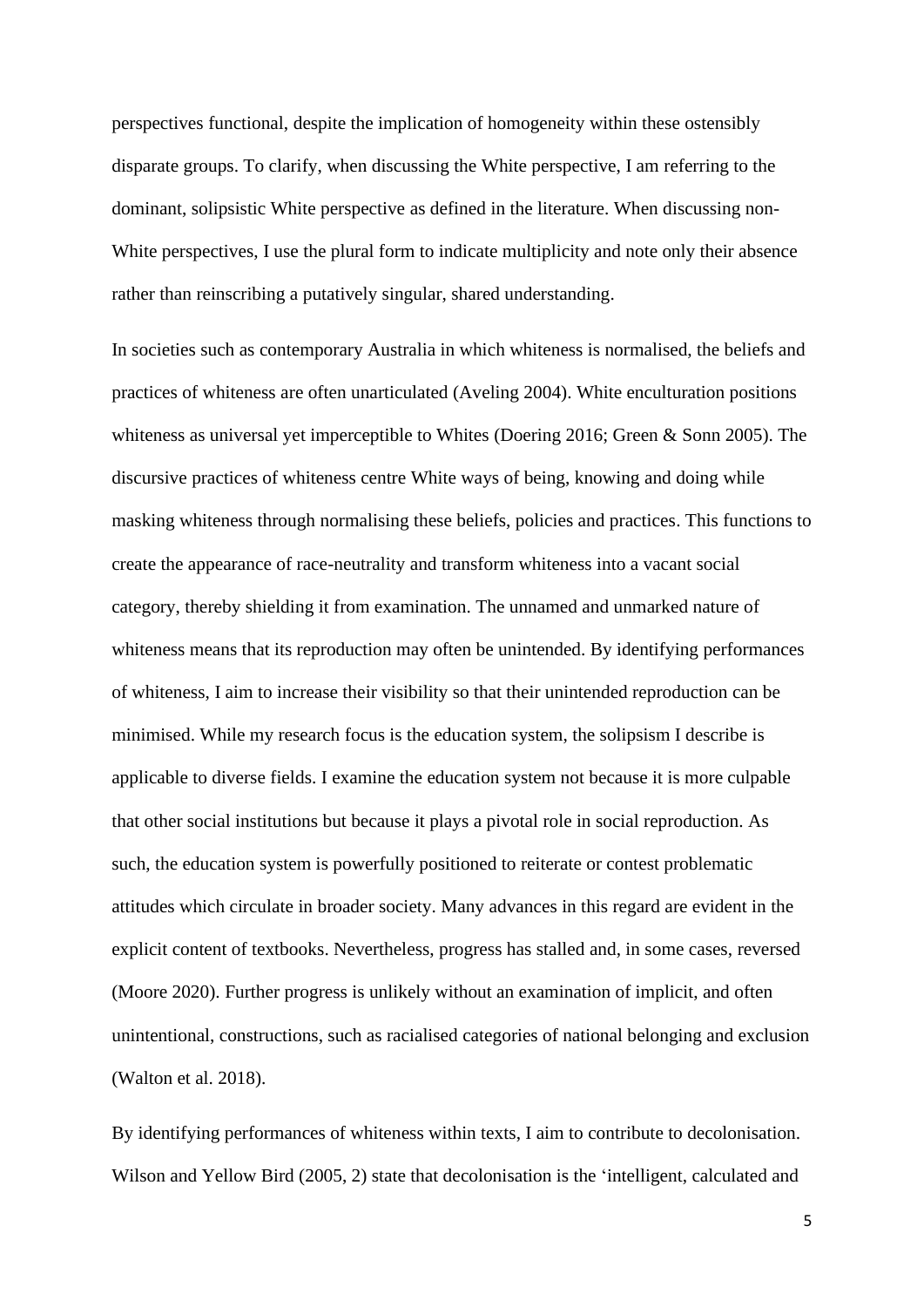active resistance to the forces of colonialism that perpetuate the subjugation and/or exploitation of our minds, bodies and lands'. In this article, my focus is decolonisation of our minds. I employ Mackinlay and Barney's (2014, 55) definition of decolonisation is 'a way of knowing that resists the Eurocentrism of the west'. Eurocentrism reflects a colonised mind in which White solipsism is normative and unexamined. I use critical discourse analysis (Fairclough 1992) to highlight and disrupt this normativity, contributing to the decolonisation of Australian history narratives and conceptions of Australianness.

#### **Education**

The education system forms one of the 'white, middle-class institutions responsible for defining and sustaining a normative cultural order' (Kenny 2000, 9). Due to its positioning as a legitimate and knowledgeable authority, the education system is a key site of cultural reproduction (Wadham, Pudsey & Boyd 2007; Walton et al. 2018). The silence which normalises whiteness positions White cultural practices, such as how education is 'done', as race-neutral and meritocratic, erasing the power relations which privilege particular cultural practices over others (Brayboy, Castagno & Maughan 2007). In fields such as education, whiteness operates as an 'unacknowledged and unquestioned norm' (Freie 2014, 14) in which White epistemological, economic, political, and cultural representations hold 'unquestioned universal sovereignty' (Banerjee & Tedmanson 2010, 148), thereby negating and silencing non-White perspectives.

My decision to examine textbooks was based on their status as 'consensus documents' (Provenzo, Shaver & Bello 2011, 1), which provide a unique window into a society's authoritative and legitimate knowledge (Silverman 1992). The expression of knowledge is never a politically neutral act (Foucault 1980; Gustafson 2007). Bradford (2001, 12) states that children's texts are 'an important and neglected component of cultural formation, and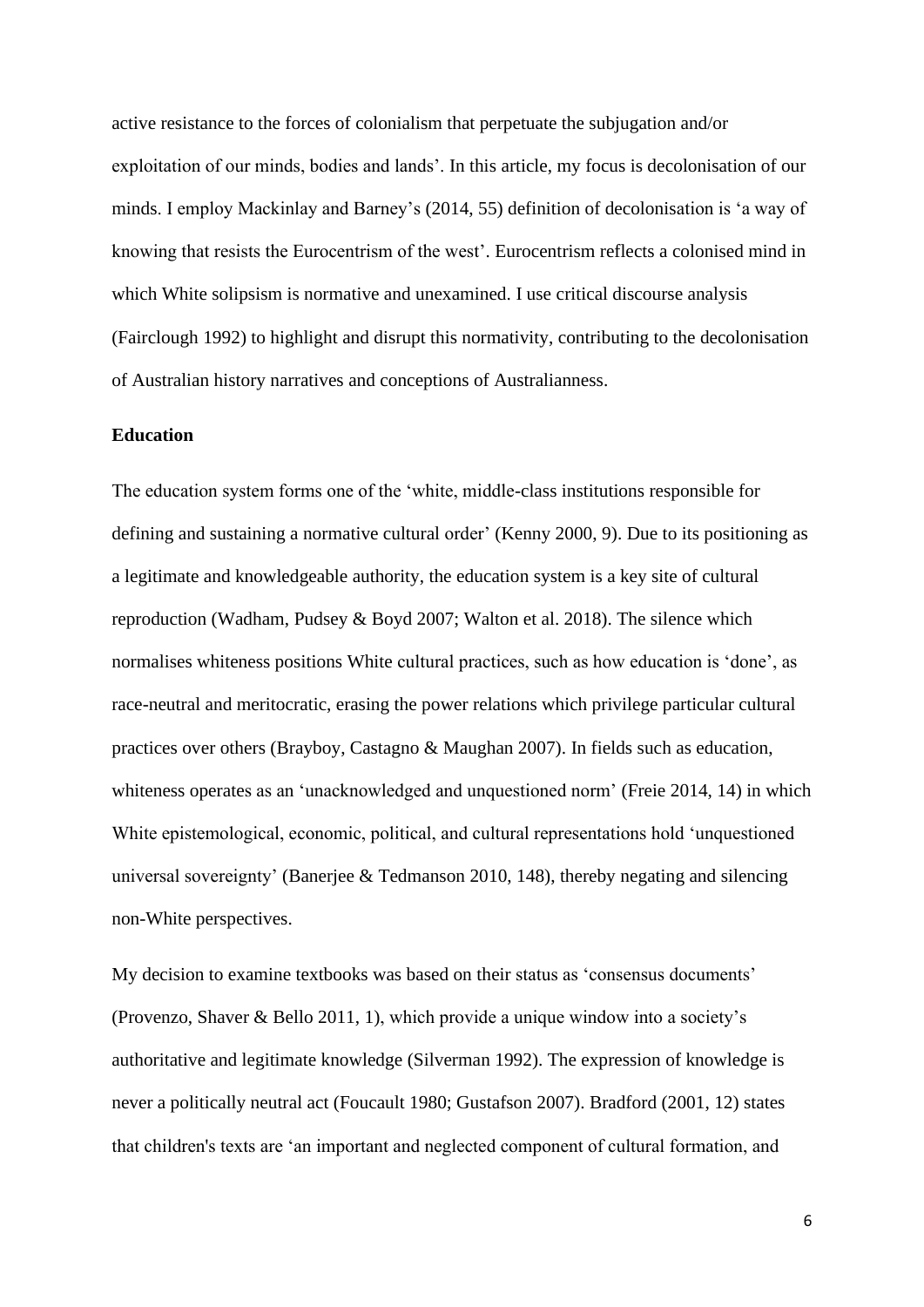crucially implicated in the development of ideologies of race'. Similarly, Bettelheim (1977 cited Pescosolido, Grauerholz & Milkie 1997, 444) asserts that literature is 'one of the most powerful vehicles through which children assimilate their cultural heritage'. The influence of textbooks is particularly profound (Foster 1999); in comparison to fiction, textbooks disseminate cultural norms to all children who attend school – a 'vast "captive" audience' (Silverman 1992, 203). Moreover, the 'intended clarity and moral certainty' of the authorial textbook voice invests textbooks with an aura of authority that is difficult to challenge (Pescosolido, Grauerholz and Milkie 1997, 444). The canonical status of textbook knowledge is crucial to legitimising White ideologies and normalising whiteness.

Rather than representing objective and impartial knowledge, textbooks define, shape, construct and elevate one version of reality as legitimate (Zinn & Eitzen 1996). Textbooks are the product of negotiations between the state, subject experts and special interest groups, including parents (Godlewska et al. 2016). Ultimately however, textbooks evidence the outcome of power struggles by revealing whose perspectives are legitimated and whether singular or multiple perspectives are represented: 'what counts as legitimate knowledge is the result of complex power relations and struggles among identifiable class, race, gender/sex, and religious groups' (Apple & Christian-Smith 1991, 2).

These power struggles are evident in Australian history textbooks, which demonstrate marked changes in terms of whose 'subjective interpretations of reality and value judgements are projected as fact' (Sleeter & Grant 2011, 185). For most of the twentieth century, Australian history narratives were largely consensual, narrating a triumphant tale of White economic, social, cultural and political development, overwhelmingly focused on elite, White males (Curthoys 2008; Reynolds 1999). These histories dominated until the production of alternative historical narratives from the 1970s, which began including previously silenced voices — non-White immigrants, Aborigines and White workers and women (Macintyre &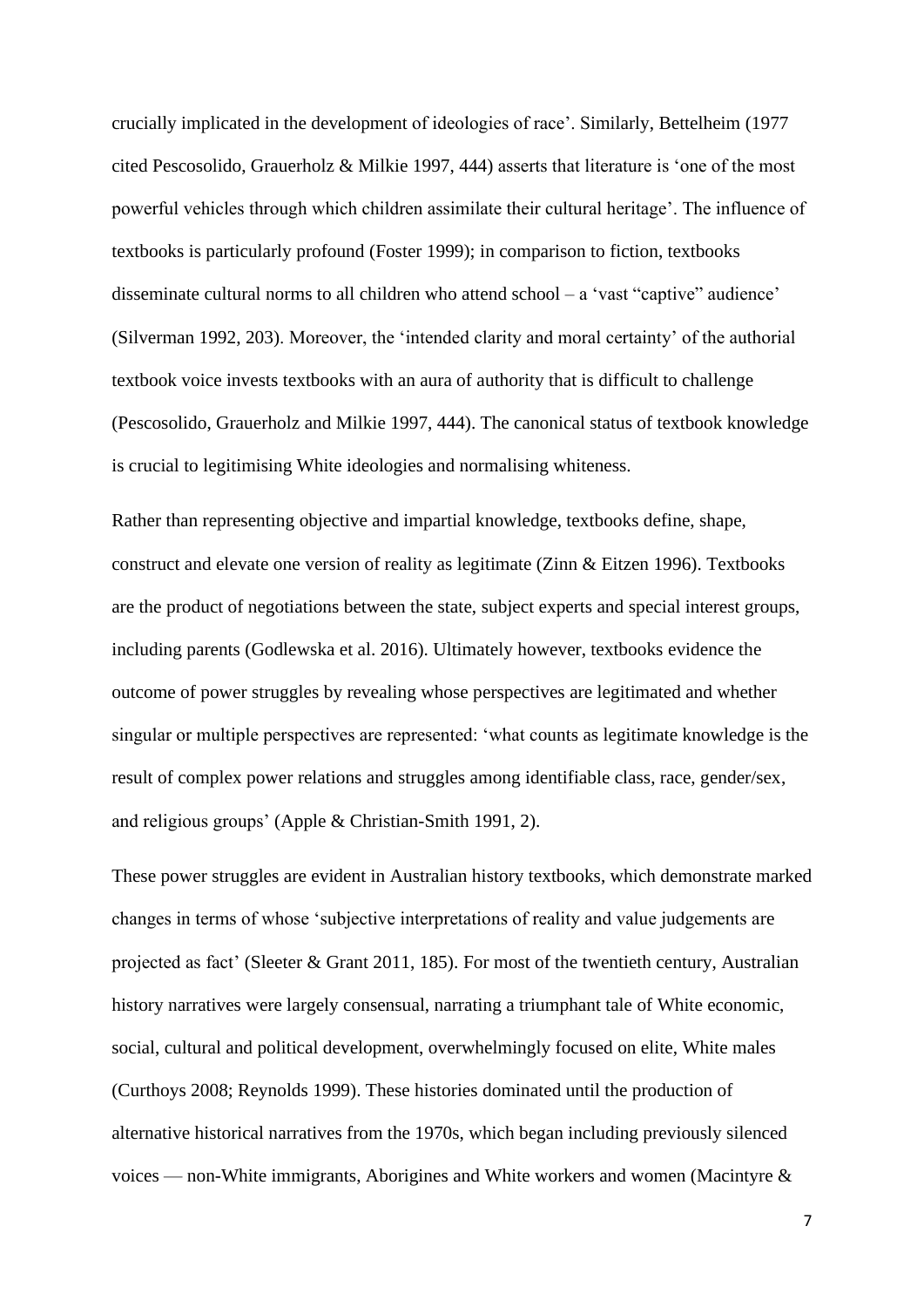Clark 2003; Manne 2003). The legitimacy of revisionist histories has been consistently challenged. In particular, the inclusion of Aboriginal perspectives in revisionist histories, and the accompanying disruption of the normative privileging of White history, generated debate within both the academic realm and public forums, becoming known as the 'History Wars' (Carter 2006).

Due to their powerful positioning and reach, textbooks are a crucial medium for reiterating or disrupting performances of whiteness. Racialised categories of belonging and exclusion are produced, in part, by systemic, structural phenomena that 'remain entrenched, often unconsciously, in our minds, and within the structures of our society, and particularly our educational structures' (Smith & Lander 2012, 336). However, the practices and assumptions of whiteness that are erased by their acceptance as normative can be critiqued by 'exploring the characteristics of the Eurocentric curriculum' (Mlcek 2011, 824-5). In this regard, it is important to note the divergence between the explicit and implicit content of textbooks. For example, in comparison to textbooks published in the mid-late twentieth century, both the volume and nature of representations of non-White peoples in recent textbooks has improved. These changes evidence the genuine intentions of writers to correct the blatantly disparaging and/or paternalistic representations of previous eras. It is in this spirit of improvement that the recommendations in this article are forwarded.

# **Intentionality and ignorance**

By and large, Whites have little conscious awareness of their/our role in reinscribing whiteness. Textbook producers are, to varying extents, enculturated into whiteness. Consequently, as Gillborn (2005, 490) emphasises, the reproduction of whiteness in textbooks may be largely unintentional: 'those who are implicated in whiteness rarely even realize its existence – let alone their own role in its repeated iteration and resignification'.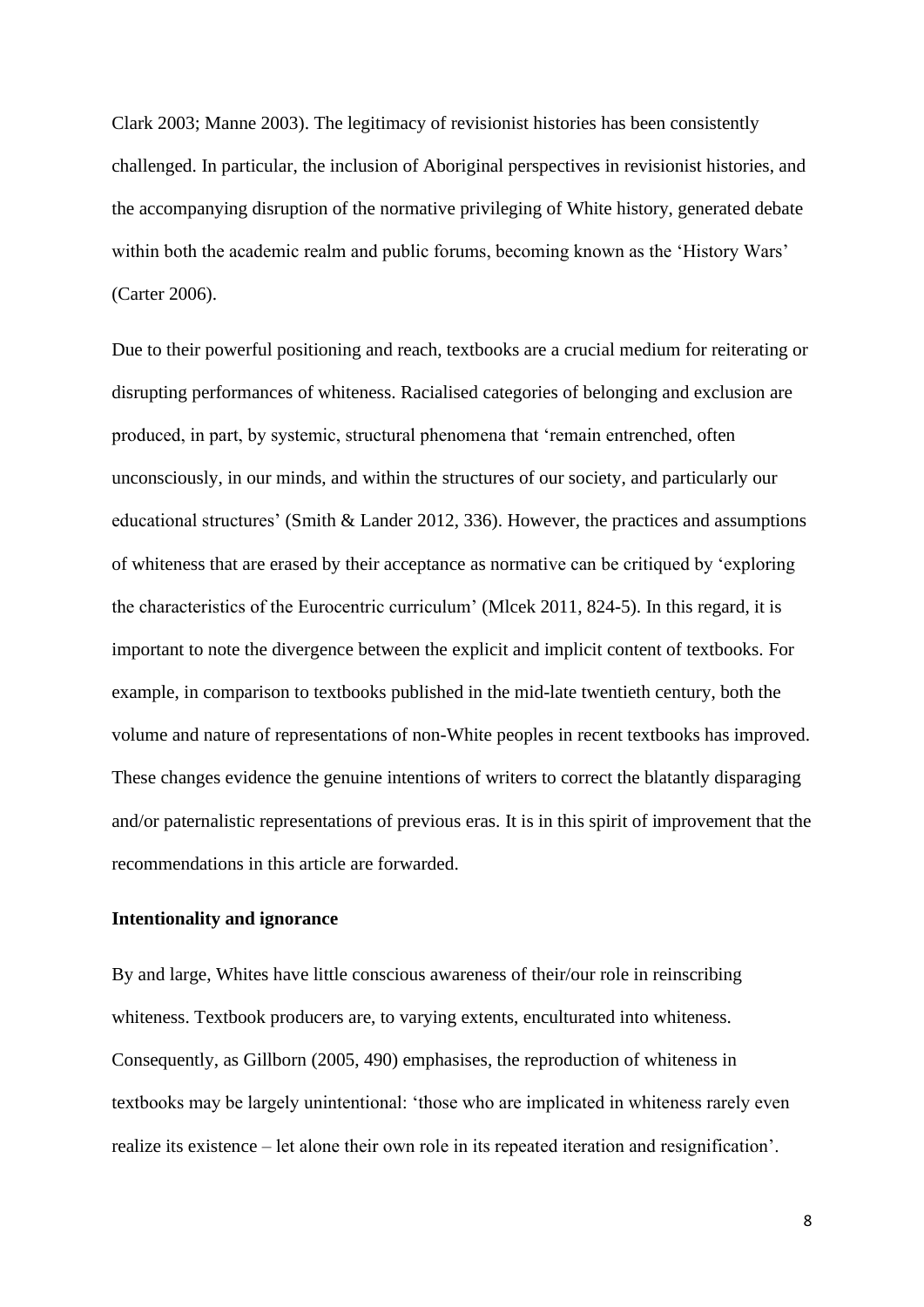Critical whiteness scholarship, therefore, is 'not an assault on white people per se' but on the often-unintentional reproduction of whiteness (Gillborn 2005, 488; see also Nicoll 2004). The implicit quality of the tunnel-vision of White solipsism suggests that this myopia can be disrupted by making it explicit. Rather than critiquing textbook producers, my aim is to identify performances of whiteness within texts in order to disrupt their unintended reproduction, thereby contributing to decolonisation.

Given that critiquing others can implicitly position the self as outside of what is being critiqued, it is important to stress that my own writing is not exempt from reproducing whiteness (Ahmed 2004). Moreover, as a White woman, I am an ongoing recipient of the power and privileges of whiteness (Elder, Ellis & Pratt 2004). My writing does not position me outside of these systems. Indeed, as Nakayama and Krizek (1995, 302) state, '[w]hether or not one discursively positions oneself as "white", there is little room for maneuvering [sic] out of the power relations imbedded in whiteness'. Being positioned as White by racialised social systems results in the accrual of privileges regardless of consent or awareness (Kowal 2008).

While Gillborn (2005, 499) acknowledges that whiteness is not always consciously reproduced, he nevertheless avers that its reproduction reflects the 'tacit intentionality' embedded in social structures: 'racist outcomes of contemporary policy may not be coldly calculated but they are far from accidental'. My contention is that White solipsism is implicated in this 'tacit intentionality'. Enculturation in solipsism ensures Whites remain largely unaware of their implication in reproducing racial inequality. Hence, the need to disrupt White solipsism.

Mills' conceptualisation of the racial contract offers an explanation of the structural forces by which whiteness is unintentionally reproduced. For Mills (1997, 3), White ignorance is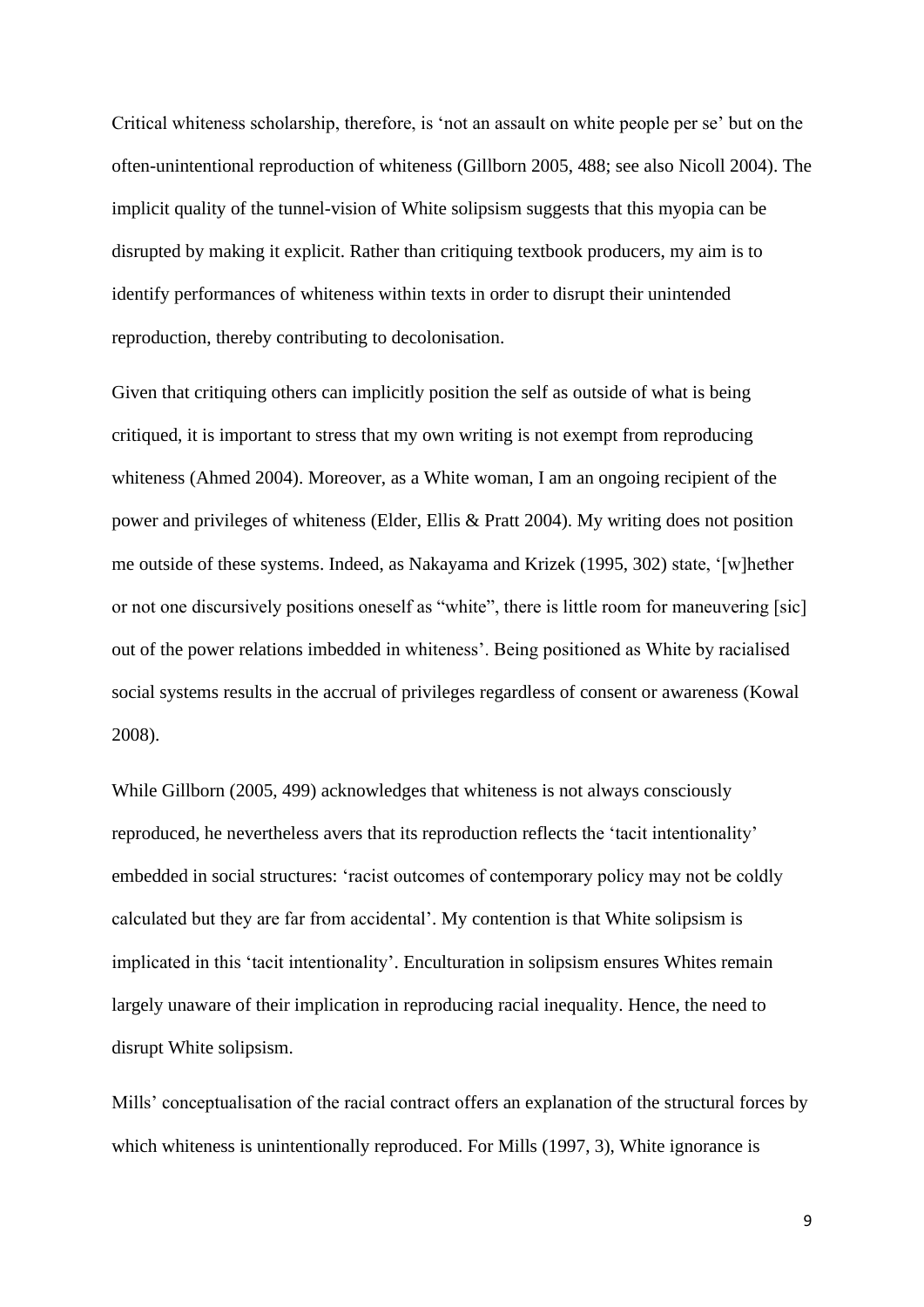predicated on the social contract being 'profoundly misleading', so that is obscures the 'ugly realities of group power and domination'. This gap in class contractarianism is remedied via Mills' explication of the racial contract which underlies the social contract and has the intent of privileging Whites as a group at the expense of non-Whites. Of particular relevance to this paper is Mills' (1997, 93) assertion that 'the Racial Contract prescribes, as a condition for membership in the polity, an epistemology of ignorance'. For Mills (1997, 19), ignorance is the defining feature of whiteness, which he conceptualises as the systemic production of 'misunderstanding, misrepresentation, evasion and self-deception on matters related to race'. This ignorance is

… in no way *accidental*, but *prescribed* by the terms of the Racial Contract, which requires a certain schedule of structured blindness and opacities in order to establish and maintain the white polity. (Mills 1997, 19; emphasis in original)

Mills (1997, 18) contends that structural reproduction of ignorance produces 'the ironic outcome that whites will in general be unable to understand the world they themselves have made'. I argue that White solipsism is a fundamental aspect of self-perpetuating epistemologies of ignorance.

#### **Discourse and race**

I employ a post-structural understanding of discourse as 'constitutive and constructive rather than reflective and representative' (Phillips & Hardy 2002, 13). From this perspective, language is not a neutral medium but a performative activity which creates the reality it appears to merely describe (Foucault 1972). While there is an ontological level of existence regardless of meaning attribution, discourses construct the 'truth' assigned to the physical dimension and constitute the social world (Attwood 1992). Discourses, therefore, are not 'mere talk and text' but have tangible effects (van Dijk 1993, 95). The extent to which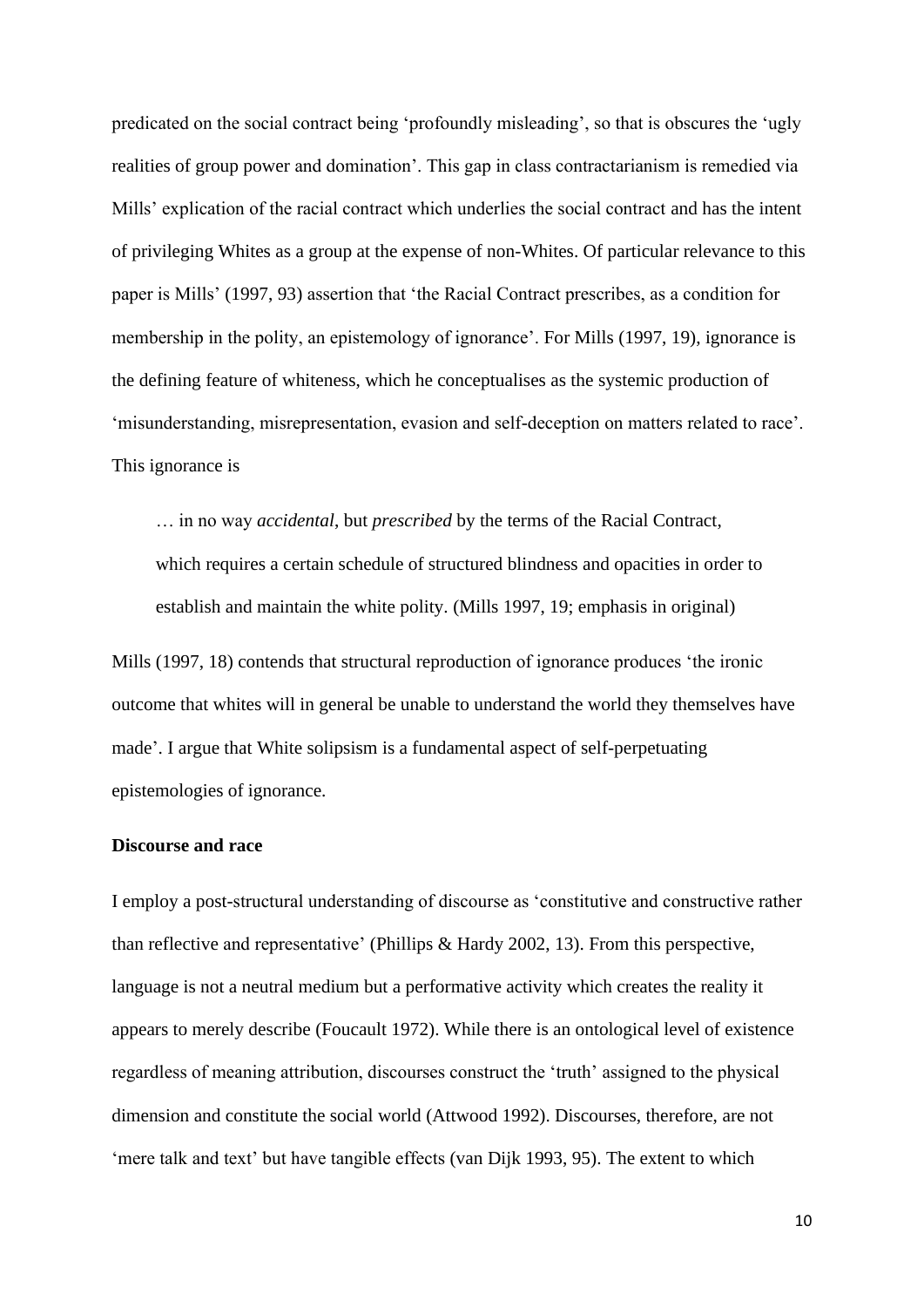discourse 'constitutes the world' is contested (Jørgensen & Phillips 2002, 18-20). I employ a Foucauldian perspective in which all social practices are considered to have a discursive aspect to the extent that they all entail meaning (Hall 1992).

As a discursive discipline, race is 'not ontologically prior to its production and instantiation in discourses' (Carbado 2002, 181). Racialised discourses attach meanings to arbitrary, fluid elements of 'morphology or ancestry' (Haney-Lopez 2006, 10). Nevertheless, race appears real through its instantiation in discourse; racial discourse produces the very bodies that it classifies and describes (Ehlers 2008; Gillborn & Youdell 2009). Moreover, the discursive reproduction of race renders it real as a lived experience (Carbado 2002; Frankenberg 1993; Riggs & Augoustinos 2005). There are consistent, predictable, racialised differences on a range of socio-economic indicators – health, life expectancy, education, employment, income, wealth and interaction with the criminal justice system – with White Australians consistently advantaged in comparison to non-Whites (Walter 2010). Additional axes of privilege/disadvantage, such as class, gender and sexuality, modify race privilege/disadvantage rather than eliminating it (Frankenberg 2001). Race is a social reality.

#### **Sample**

This paper is part of a large project which examined history narratives in Australian secondary school textbooks published from 1950 onwards.<sup>1</sup> I elected to analyse history narratives due to the centrality of historical knowledge to conceptions of nationhood (Tosh 2008). Whereas a representative sample from a comprehensive list of compulsory or recommended textbooks would have been ideal, Australia has a long tradition of rarely prescribing texts. For example, in the Review of the Australian Curriculum the decision not to review classroom resources was justified by stating that 'teachers are best placed to choose

<sup>&</sup>lt;sup>1</sup> Secondary school in Australia encompasses four compulsory post-primary years for students aged approximately 13-16.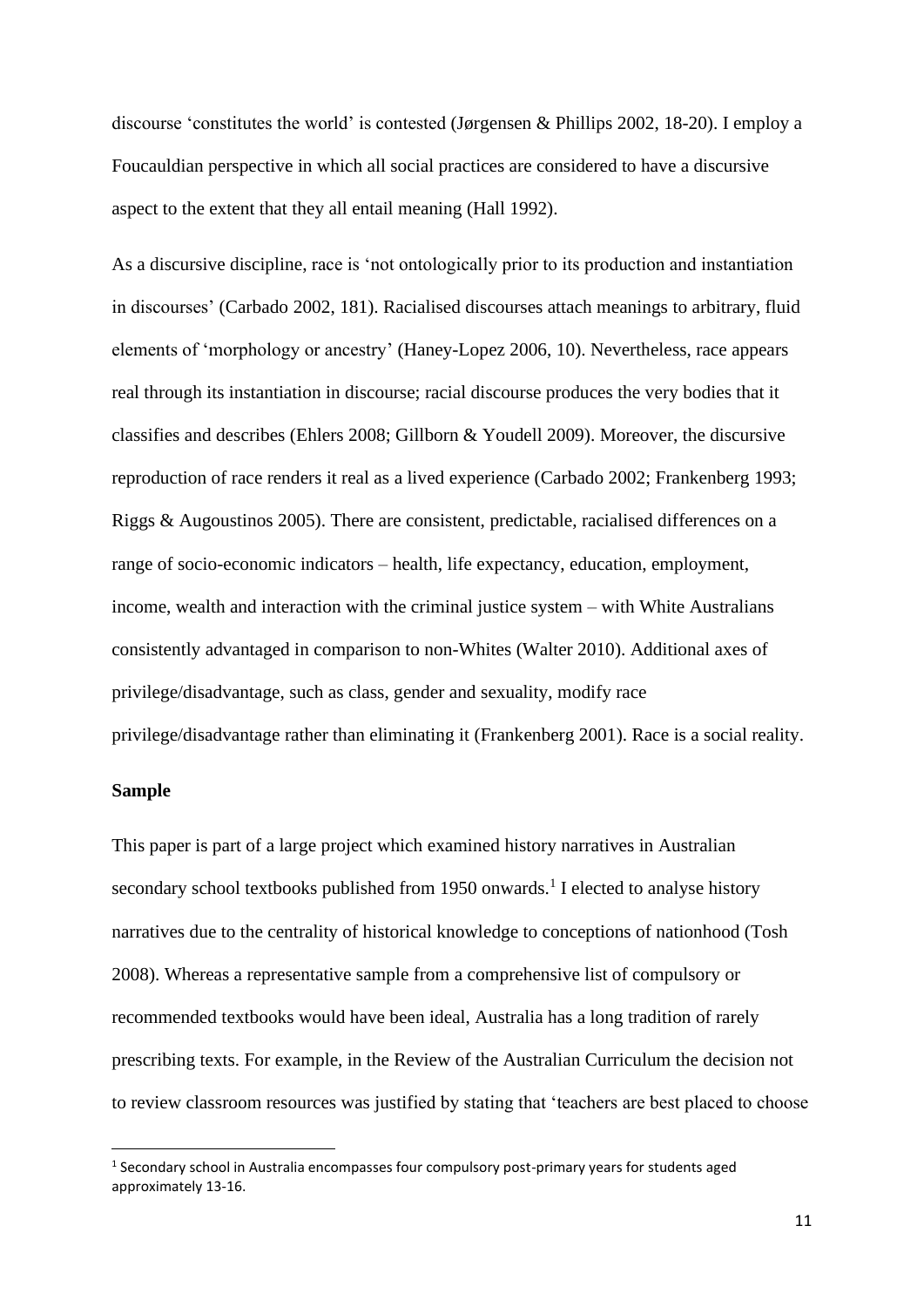the most appropriate resources for their teaching and learning plans' (Donnelly & Wiltshire 2014, 7). Similarly, the Core Curriculum for Australian Schools (Curriculum Development Centre 1980, 5) states that is not the Centre's role to provide 'detailed curriculum content and teaching methods, or to prescribe syllabuses or texts'.

Having determined that obtaining a representative sample was not feasible, I settled for a convenience sample instead. Convenience samples are characterised by reliance on available subjects (Babbie 2005). However, the dearth of out-dated textbooks meant this was not a straight-forward process. My experience mirrored Bromley, Meyer and Ramirez' (2011, 552) observation that, 'outmoded [text]books are rarely preserved'. An exception is the Georg Eckert Institute for International Textbook Research (GEI) in Germany whose collection includes more than 70 000 non-German social science textbooks. Closer to home, I located a few textbooks at public and university libraries and purchased some relatively recent textbooks from second-hand online sites. To bolster this meagre collection, I had an article published in my local daily paper requesting the loan of textbooks from the general public. Over the next few weeks, I received 25 email responses, mainly from ex-teachers and collectors. Following up on these responses yielded a further 128 texts, resulting in a sample of 157 texts.

Through the process of cataloguing the texts loaned to me, I excluded 106 which were duplicates, off-topic, not written for secondary students, outside the time period of my research or which focused on particular incidents, personalities or locations rather than covering Australian history more broadly. At this stage, my sample consisted of 51 texts. In order to prevent a wide disparity in numbers of texts for each decade, and to make analysis manageable yet not unduly restrict my sample, I limited the number of texts per decade to a maximum of four. I favoured texts on the basis on longevity (subsequent editions) and popularity (multiple copies in my sampling frame, multiple re-printings). For example, texts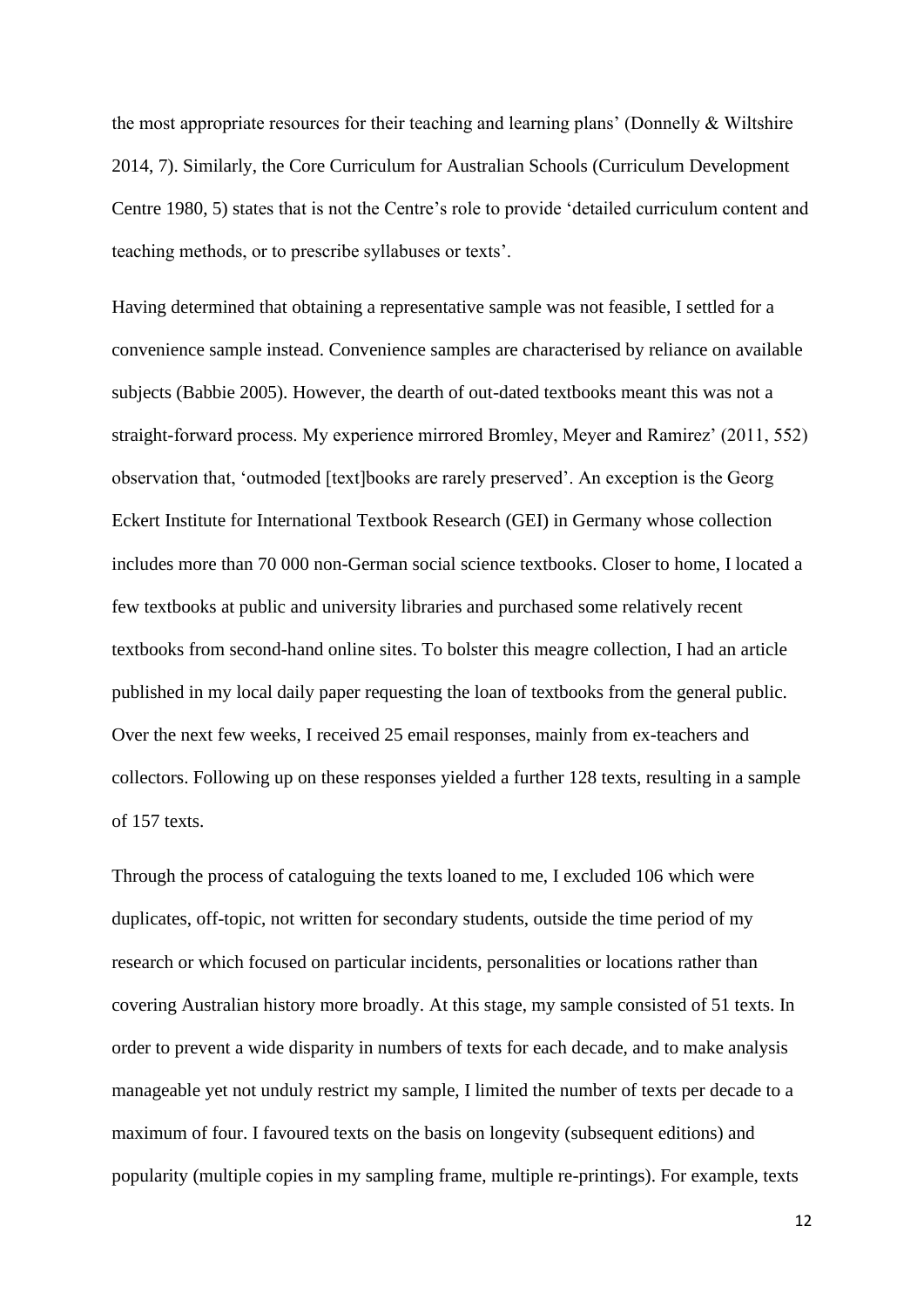from the current century were chosen due to their market saturation as judged by their availability in bookstores, libraries and second-hand online sites. This stage eliminated 14 texts, leaving a sample of 37.

My analysis of textbooks employs Fairclough's (1992) model of critical discourse analysis. The three dimensions of this model are examination of discourse as text (such as words chosen), discursive practice (rhetorical strategies employed) as well as how these discursive elements structure social practice (reproduction of hegemony). I not only analysed the manifest content of textbooks, but omissions and concealed elements as well, focusing on the 'epistemologies of ignorance' (Mills 1997) which inform the performance of whiteness. Discourse analysis was the method of choice because of its applicability to the analysis of both explicit and oblique social practices. As Green and Sonn (2006, 391) contend, discourse analysis 'makes explicit the social structures and processes … that would otherwise be viewed as opaque'.

The discourses I identified emerged in the process of analysis rather than being determined beforehand. A key strength of inductive approaches such as this is the flexibility to match analytic techniques to the emerging data. On the other hand, as a qualitative and critical researcher, I acknowledge that every aspect of research, from the topics chosen to the interpretations made are influenced by my standpoint, research questions and theoretical lens (Gustafson 2007). As Wetherall (2001, 396) states, results are not 'found', but narrated into being. My analysis produces one set of results among multiple possible interpretations. In order to minimise any misleading effects of these influences, I followed guidelines for qualitative researchers: clarifying my standpoint and incorporating quotes from the analysed texts to facilitate readers' critique of my interpretations (Phillips & Hardy 2002).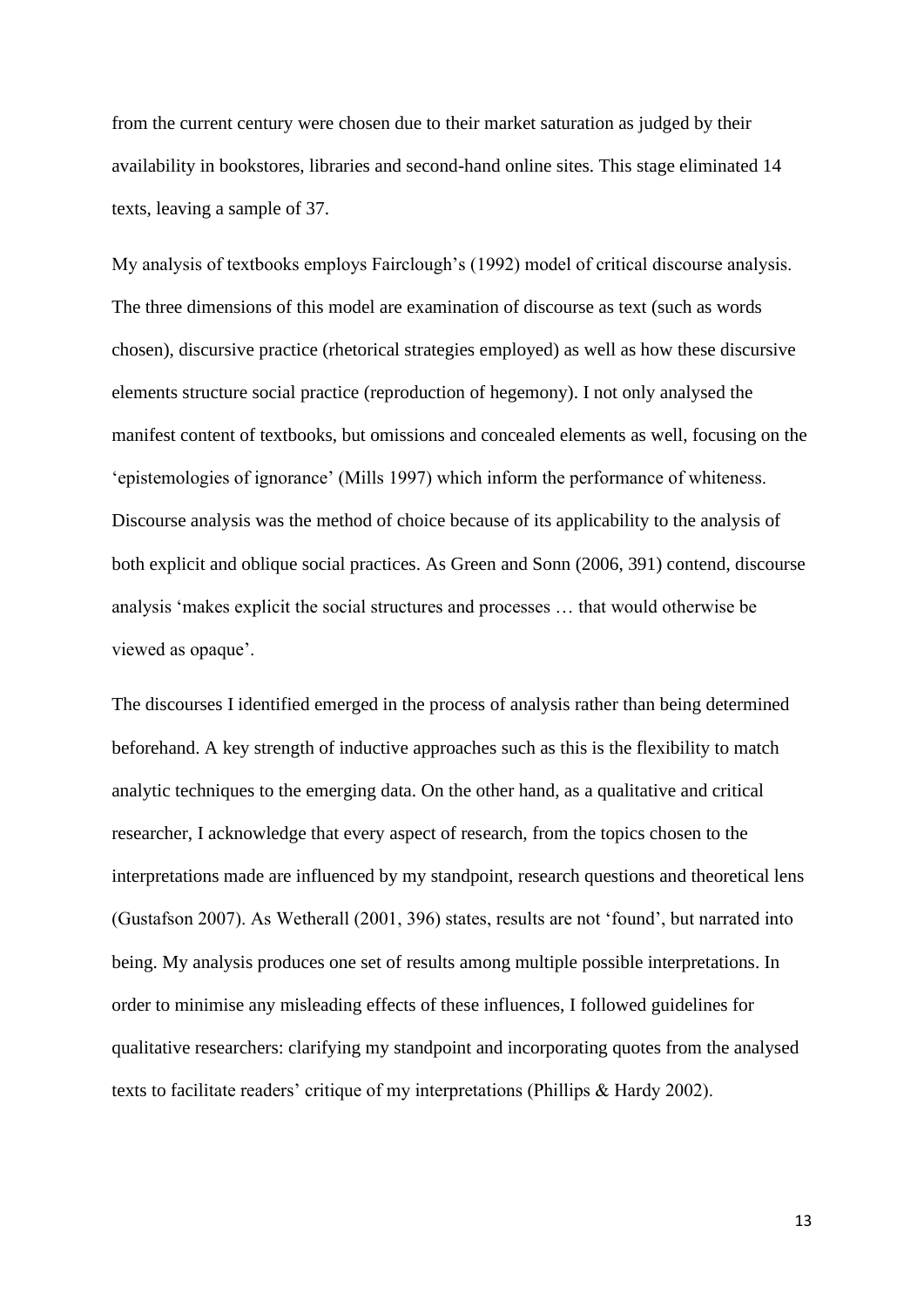Working through my sample in chronological order, I examined the content of the texts for explicit or implicit discourses related to national belonging or exclusion. This was an iterative process. Throughout the analysis process, I observed discursive strategies that I had not noticed previously. Each time this happened, I returned to the beginning of the sample to check for the presence of the newly observed strategy. This process continued until no new results were generated. I then contrasted each text with others, noting similarities and differences.

#### **Analysis**

Data for this article is taken from a subset of my sample — six texts published this century that covered the topics of the Australian gold rushes and national identity (see Table One). All texts analysed are published by Jacaranda. This helps ensure that differences between the texts reflect the changing social context and/or curriculum rather than individual publisher preferences. Jacaranda texts were chosen not because they are any better or worse that other texts, but due to their market saturation as explained above.

#### [Table One here]

The texts analysed in this section provide a snapshot of the way whiteness is performed in contemporary Australia. Later texts are clearly modelled on those previously published, with some repetition of authors. While the commonalities between the texts reveal customary performances of whiteness, the differences between them illustrate points of tension. I contextualise the analysis by noting substantial modifications to White solipsism in the twentieth century history narratives.

Traditionally, Australian history was seen as one chapter in the larger story of British history (Macintyre & Clark 2003). As such, it was constructed as beginning with European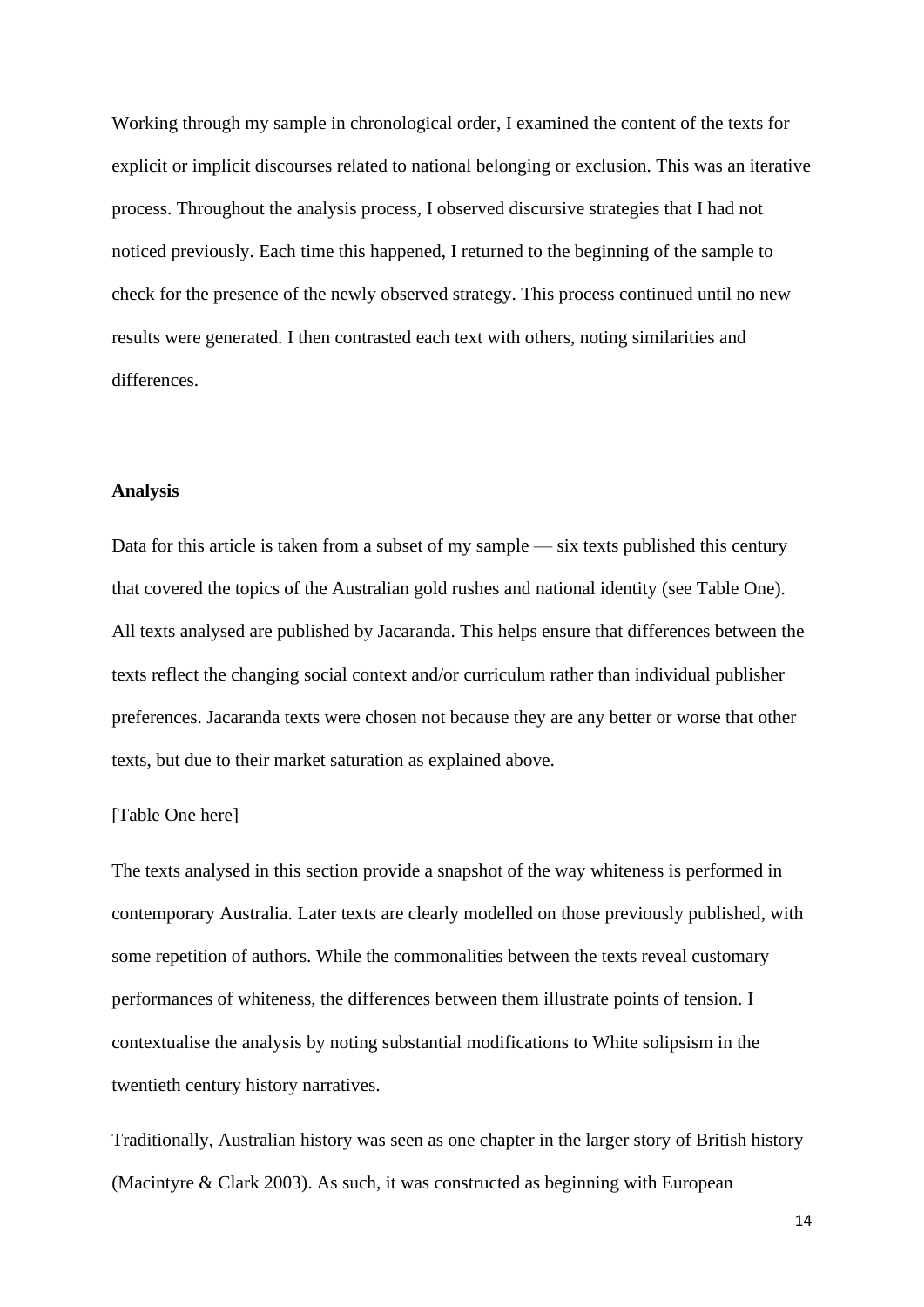'discovery' and British colonisation, with no place for Aboriginal history. As Murdoch (cited Attwood 1992, xii) states in his 1917 Australian history textbook:

When people talk about 'the history of Australia' they mean the history of the white people who have lived in Australia ... we should not stretch the term to make it include the history of dark-skinned wandering tribes who hurled boomerangs and ate snakes in their native land for long ages before the arrival of the first intruders from Europe … for they have nothing that can be called a history.

This pattern was disrupted in the 1970s, when a chapter on Aboriginal Australia became a standard inclusion as the initial chapter in history texts. In comparison to earlier histories' focus on White history, this shows a lessening in White solipsism. Moreover, these chapters gradually transitioned from representing an exclusively White perspective to some inclusion of Aboriginal perspectives. Nevertheless, the explicit attempt of these chapters to widen the scope of Australian history was contradicted by their segregation from the standard story of national development, from which Aboriginal peoples were/are excluded. This contradiction is compounded when initial chapters on Aboriginal peoples are followed by narratives that incorporate White 'discovery' and 'exploration', which are meaningful only if Aboriginal peoples are erased. White solipsism renders non-White experiences invisible so that it 'becomes possible to speak with no sense of absurdity of "empty" lands that are actually teeming with millions of people, of "discovering" countries whose inhabitants already exist' (Mills 2007, 27).

Texts published from 2000-2010, resolved the contradiction of recognising and subsequently ignoring pre-colonial Aboriginal life by omitting White 'discovery' altogether. Instead, the narrative of White history begins with colonisation, with the British framed as 'arriving' (or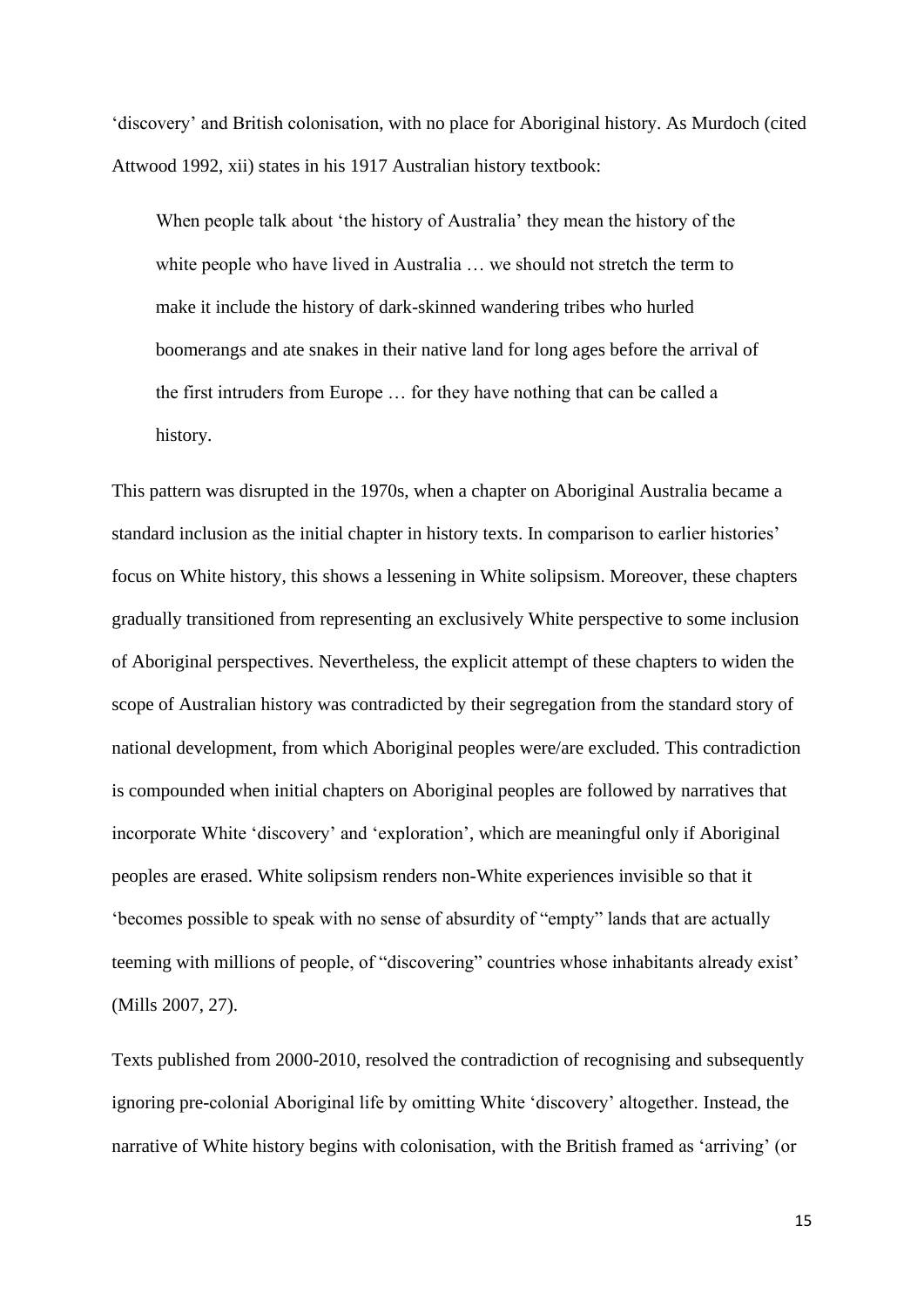invading) rather than 'discovering' the land. The two most recent texts in my sample no longer cover pre-invasion Aboriginal life. Rather than a chronological structure, topics are clustered under themes such as 'movement of peoples' and Australian history is once again positioned in terms of (White) world history, as one aspect of the transition to modernity. Within this framework, Aboriginal history is again positioned as a 'melancholy footnote to Australian history' (Stanner 1969, 25).

#### *Conceptualising White solipsism*

White solipsism refers to a standpoint in which the White perspective is implicitly (mis)interpreted as universal (Rich 1979). White solipsism produces tunnel-vision in which 'only white values, interests, and needs are considered important and worthy of attention' (Sullivan 2006, 17). The tunnel-vision of White solipsism is reproduced by representing events from a White perspective, normalising this outlook and by focusing disproportionately on Whites. Examples include framing colonisation as peaceful settlement or the land as new, distant or alien. Whites are framed as individuals with diverse occupations and interests, while non-White peoples tend to be seen in stereotypically raced terms. The White perspective interprets territorial expansion by Whites as unlocking rather than losing the land, centring the importance of land to Whites while discursively erasing Aborigines. The distortion inherent to White solipsism also produces discourses of reversal in which, for example, Aborigines are framed as threatening to Whites instead of Whites being deemed as a threat to Aborigines.

Overall, the blatant privileging of the White perspective in portrayals of early colonisation has been moderated in texts published this century. As explained above, Aboriginal experiences of dispossession, disease and violence are discussed and included alongside the traditional White narrative. Nevertheless, the explicit representation of Aborigines is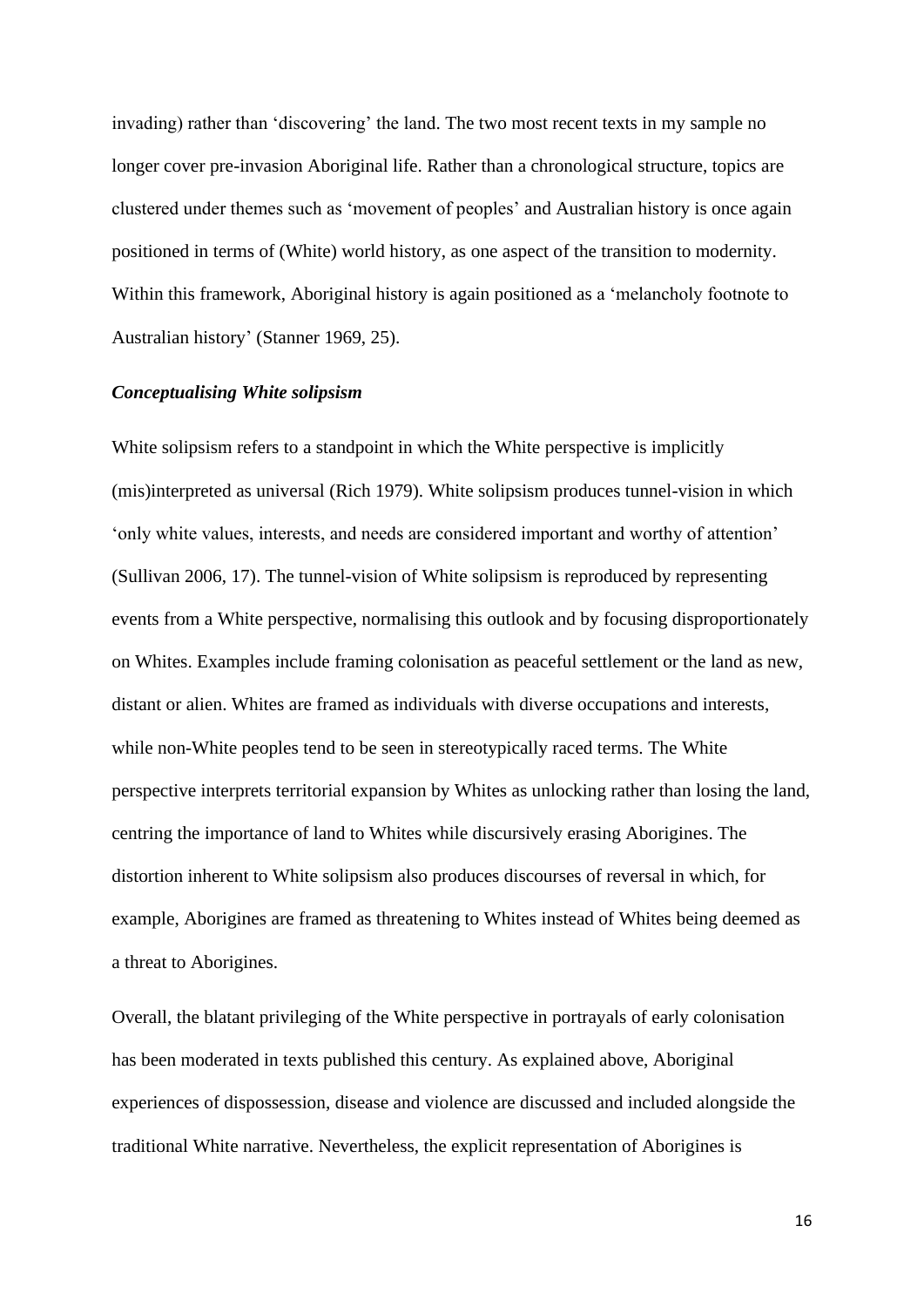contradicted by implicitly positioning Aborigines as separate from normative Australianness. For example, the crucial input of Aboriginal peoples at every stage and site of colonisation is omitted (Langton 2008; Reynolds 2000; Wolfe 1994). The absence of Aborigines from narratives of national development implicitly reproduces racialised categories of national belonging and exclusion.

As with Aboriginal peoples, the contribution of non-White immigrants to national development is also absent. An exception in this regard is the 2012 text's discussion of the 'important role' of 'Afghans' [sic], such as accompanying 'explorers' (Anderson et al. 2012, 222). Recognising the role of 'Afghans' while failing to acknowledge the dependence of White 'explorers' on Aborigines to guide, negotiate safe passage, interpret and locate food and water sources is intriguing. Arguably, this omission reflects the uncritical repetition of previous historical narratives. Historically established norms determine what can meaningfully be said, resulting in a tendency for specific domains to produce repetitive and predictable statements (Jørgenson & Phillips 2002).

Contradictions between explicit and implicit representations may be the result of social changes in the late twentieth century where conscious attempts to re-imagine Australia as diverse fail to supplant long-standing conceptualisations of Australianness as exclusively White. Until this White nation 'fantasy' (Hage 1998) was rendered untenable following World War II, it was asserted explicitly as demonstrated by the ardently nationalistic magazine, The Bulletin (1887 cited White 1981, 81):

All white men who come to these shores … and who leave behind them the memory of the class-distinctions and the religious differences in the old world are Australian … before they set foot on the ship which brings them hither … No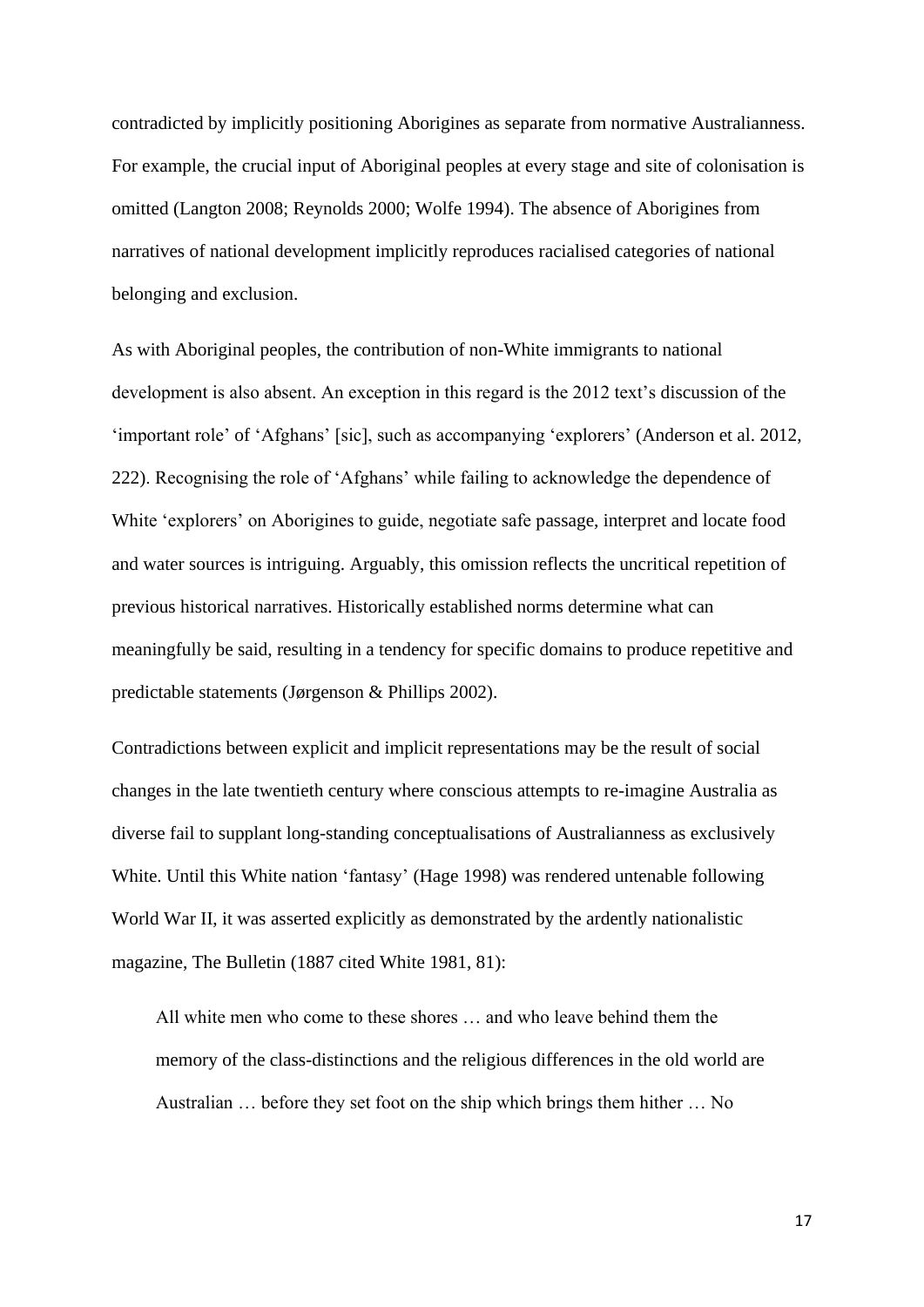nigger, no Chinaman, no lascar, no kanaka, no purveyor of cheap coloured labour is an Australian.

Despite contemporary textbooks explicitly broadening conceptualisations of Australianness, implicit framing of Australians as White persists. For example, a heading in the 2017 text asked 'Whose Australia: Free selectors vs squatters' (Hughes et al. 2017, 178). The possibility of Australia as other than a White possession is ontologically unintelligible (Moreton-Robinson 2015). Textbook authors' inability to position non-White immigrants as Australian is evident in the absence of these peoples from pre-twentieth century narratives. While all texts include sections on Chinese diggers on the goldfields, and the 2012 text has a unit on 'the experiences of non-Europeans' (Anderson et al. 2012, 222), these peoples are framed as 'in Australia' rather than as Australian. The taken-for-granted nature of this exclusion from national belonging and the concomitant disproportionate focus on Whites reproduces White solipsism.

In the following sections, I analyse solipsism in narratives of the gold rushes and Australian identity in texts published this century. These two topics were chosen out of the four topics covered by the four earlier texts in my sample. I chose these topics, rather than Aboriginal Australia and the 'arrival' of the British, as exemplars of the traditional White Australian historical narrative that are implicated in implicit constructions of national belonging and exclusion. Analysis demonstrated contemporary practices which reinscribe White solipsism by normalising the White perspective. I show that challenges to White solipsism introduced in the 2005 text are often reversed in subsequent texts, evidencing their tentative nature. I argue that this retrenchment of White solipsism demonstrates an increasing reluctance to unsettle whiteness.

# *Gold rushes*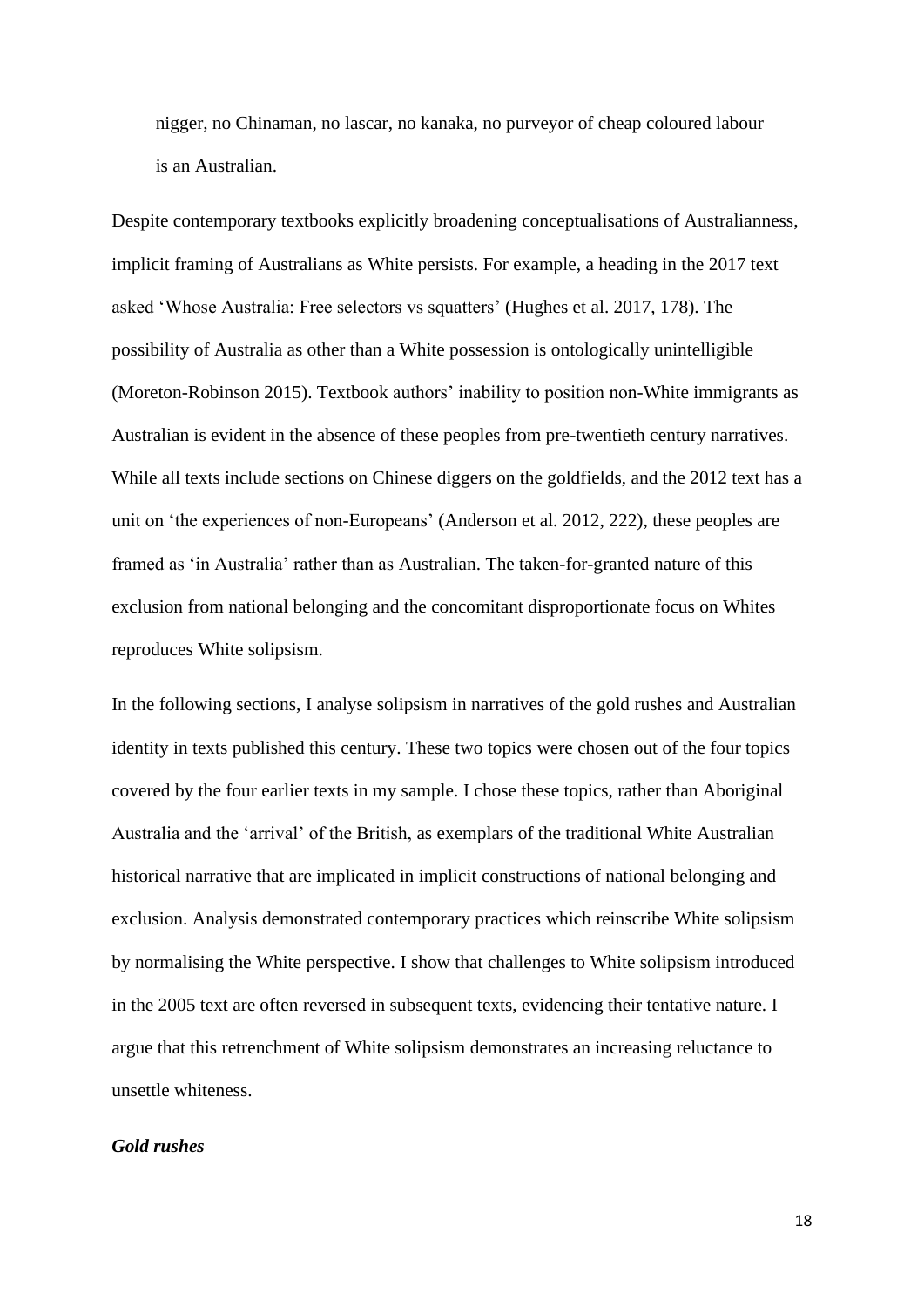Narratives on the gold rushes relate experiences of the White working class. As such, these sections partially address Australia history's previous focus on 'great [White] men' (Curthoys 2008, 235). The gold rushes are also significant in terms of immigration. Following British invasion, the gold rushes represented the next major wave of immigration to the continent. Crucially, this wave of immigration enabled the colonies to be re-imagined as a land of opportunity, rather than a convict dumping ground (White 1981). Nevertheless, there are many problematic aspects of gold rush narratives, such as environmental destruction, further dispossession of Aboriginal peoples and anti-Chinese racism which culminated in Australia's first race riots.

White solipsism is reproduced via the unremarkable representation of the gold rushes from a White perspective and the taken-the-granted absence of non-White experiences. Portrayals of the gold rushes reinscribe Australia as a White nation, with gold framed as the rightful property of Whites. Solipsism is also evident in the unexamined positioning of the gold rushes as central to the national story. Gold is only meaningful from a White worldview in which capitalism is taken-for-granted and gold has monetary value. In other words, the gold rush itself is a White construct.

The White perspective is evident in the following extract from the 2007 text:

The colonies of Australia in 1850 were regarded as small British outposts. Squatters, shepherds, stockmen and shearers lived in remote pastoral areas … When gold fever hit, thousands dropped whatever they were doing and took off for the diggings ... (Mraz et al. 2007, 28)

This extract demonstrates the convention of the White perspective being unmarked but implicitly understood. At first glance, this extract appears to be race-neutral, referring to people in general rather than a particular racial group. However, on closer examination it is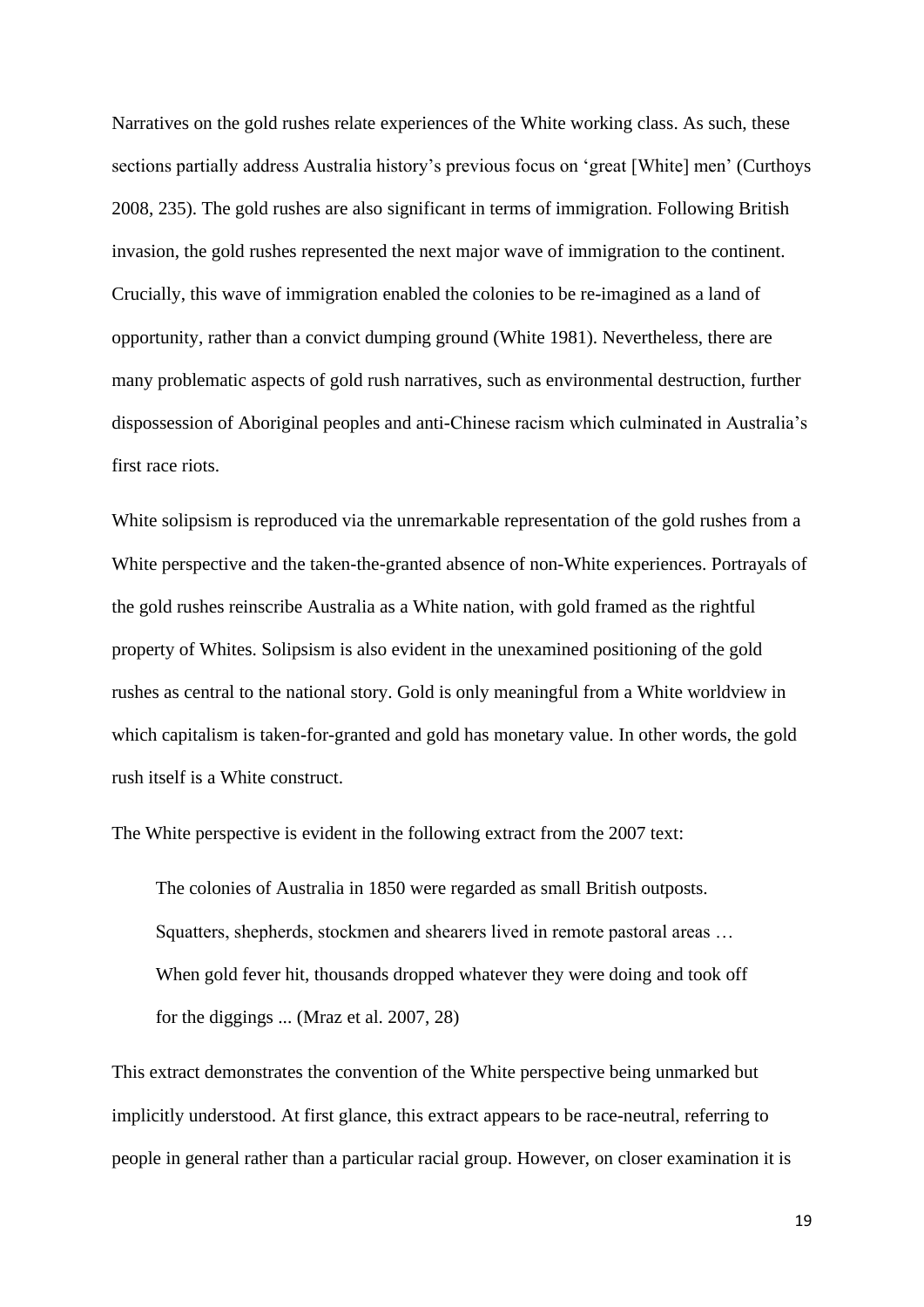apparent that it reflects White people's outlook and experience, with the White perspective positioned as universal. Consider, for example, which racial groups regarded the colonies as small British outposts and 'took off for the diggings'. Note also the absence of Aborigines from the portrayal of people living in remote pastoral areas. Even the depiction of these areas as pastoral privileges the White perspective, discursively erasing Aboriginal land usage. The unmarked nature of the White perspective in passages such as the one above normalises this perspective, fostering its reproduction outside of conscious awareness, thereby reproducing White solipsism.

Aboriginal peoples' experiences of and responses to the gold rushes are absent from all analysed texts. Instead, some texts provide minimal information on the impact of the gold rushes on Aborigines, narrated by a putatively disembodied authorial voice. This practice positions Aborigines as passive — impacted on, rather than responding to, particular issues or situations. It is also dehumanising, framing Aborigines as objects rather than subjects. Whereas detailed coverage of the hardships experienced by Whites during the gold rushes fosters empathy and understanding, the absence of a similar account of Aboriginal peoples' travails normalises disregard. Narratives such as these reflect, reproduce and normalise White solipsism with its attendant disproportionate focus on White experiences and suffering, while 'the other's reality is hardly known or even entirely absent' (Steyn 2012, 14).

The 'Alive' texts from 2005-2010 note the impact of miners cutting down trees on Aboriginal peoples' reliance on trees for food and shelter. However, there is no discussion of the lived experiences of dispossession for the Aboriginal nations whose ancestral lands were usurped. The brief intimations of disturbance to Aborigines in these texts are less than in the previous decade in which forced removal from traditional lands, destruction of sacred sites and loss of food sources were itemised in a text published by Jacaranda (Bassett, Bomford & Abrahams 1994). Fleeting references to Aborigines evidence disregard, repositioning Aborigines as a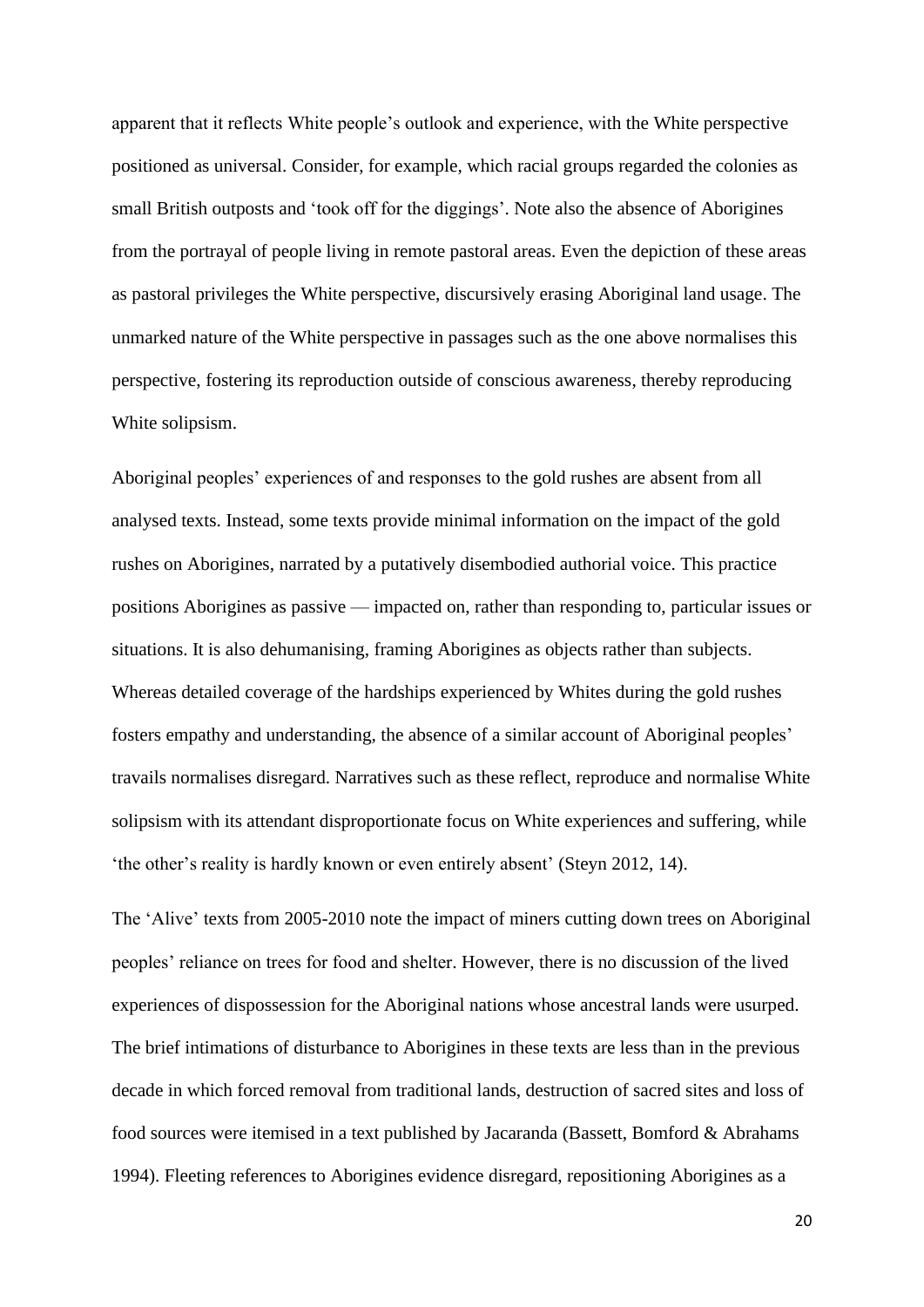'melancholy footnote to Australian history' (Stanner 1969, 25). Yet, the absence of similar Aboriginal impact statements in more recent texts suggests that retaining even this marginalised position is tentative, with Whites holding authorial control. These changes to gold rush narratives reveal that White solipsism has becomes further entrenched in recent texts.

The White perspective is also evident in gold rush narratives about Chinese miners, with the Chinese subjected to the White gaze. As with Aborigines, Chinese people's experiences of the gold rushes are either absent or minimal<sup>2</sup>. For example, rather than Chinese grievances being discussed, Chinese miners are framed as one of the hardships faced by White miners; the Chinese are positioned as problems, not people. This functions to reinscribe the White perspective and position Chinese miners as objects in the White nation (Hage 1998). In contrast to the almost total absence of content about Aborigines however, all texts outline White perspectives on Chinese miners. These sections are located separately to the main story of the gold rushes. Siloing the discussion of Chinese miners from the remainder of the chapter distinguishes between the Chinese and the White norm, reproducing and naturalising this division.

Changes to the narratives over time, again reveal the entrenchment of White solipsism. For example, the title of this topic in the 2005, 2006 and 2010 texts is 'Chinese diggers'. This title explicitly challenges constructions of diggers as White. Nevertheless, implicit constructions of diggers as White remain. For example, the putatively non-raced diggers discussed in the previous units are revealed to be White in contrast to Chinese diggers. Enculturation in White

 $<sup>2</sup>$  An end-of-chapter activity in the 2005, 2006 and 2010 texts includes an extract from a petition by the</sup> Chinese to the government protesting their potential deportation. The 2012 text includes two extracts of Chinese perspectives.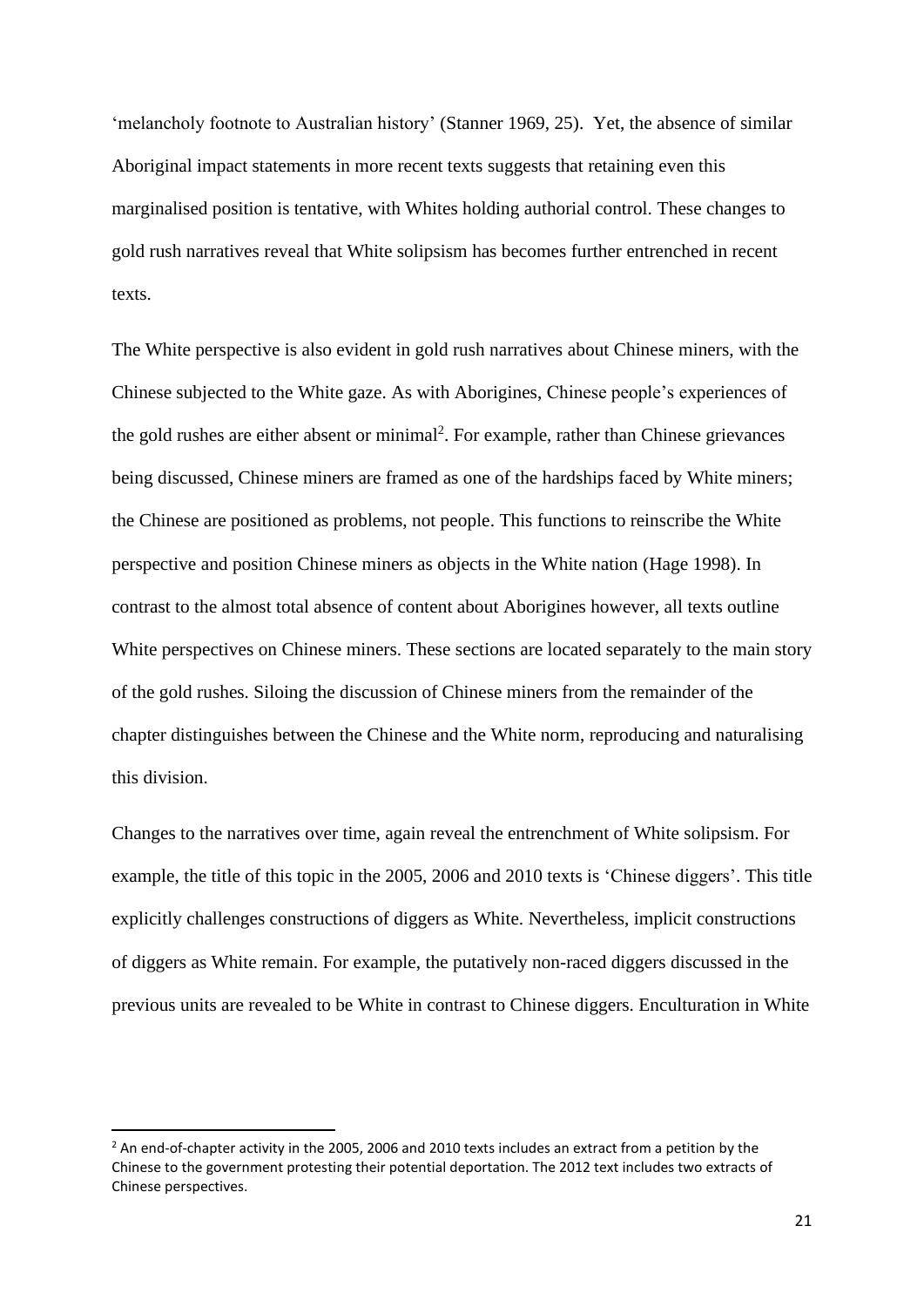solipsism ensures that this is understood without being explicitly stated; a non-raced subject is implicitly understood as White.

Contradictions between implicit and explicit constructions suggest that the reproduction of White solipsism is not necessarily intentional. Nevertheless, reversals in subsequent editions suggest tacit, if not conscious, intentionality. For example, in the 2017 text, the title is 'the Chinese in Australia' (Hughes et al. 2017, 156). This change suggests a refusal to position Chinese diggers as Australian. Combined with unchanged implicit constructions, the retraction of explicit challenges to the White perspective suggests that the progress made to history narratives in the last century has not merely stalled but has reversed direction. White solipsism appears to be deliberately cultivated.

For example, some of the earlier texts in my sample disrupt the traditional narrative of the Australian goldfields being 'swamped' by Chinese by emphasising that most immigrants to the goldfields were British: '[t]he greatest majority of immigrations were from Britain and Ireland, but there were also a significant number of people from China and Europe' (Lamont et al. 2006, 57). However, later texts failed to retain this important contextualisation, noting instead the large number of Chinese miners arriving: 'By 1857 there were 25 000 Chinese in Australia and this soon rose to 50 000' (Anderson et al. 2012, 224). Intimations of invasion enables the entry tax to limit Chinese immigration to be framed as a legitimate and prudent measure. The absence of an entry tax for White immigrants establishes the Australian colonies as White possessions, with Whites framed as possessors rather than immigrants (Moreton-Robinson, 2015). White possession augments White belonging and non-White exclusion by positioning Whites as 'worried national managers', exclusively entitled to opine on national governance (Hage 1998, 244). In contrast, the Chinese are framed as 'national objects to be moved or removed according to a White national will' (Hage 1998, 18). These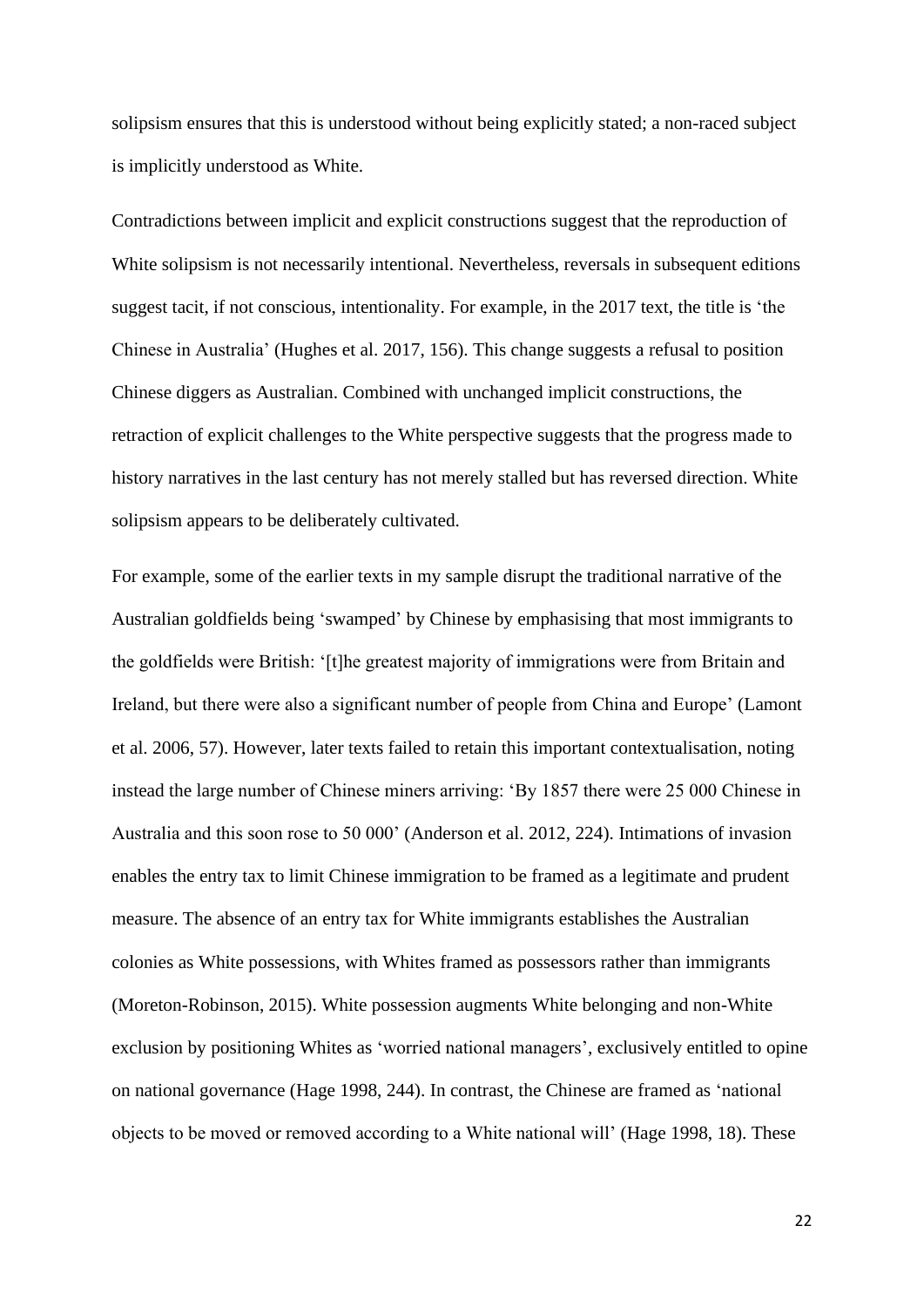examples show how Whites are made to feel confident, comfortable and at home in 'their/our' nation, while non-Whites are made to feel uncomfortable and alienated.

My analysis of gold rush chapters in twenty-first century textbooks demonstrates how White solipsism is reproduced, often unwittingly, by being narrated from the White perspective. Although usually unmarked, the White perspective is implicitly understood and positioned as universal. An overall absence of non-White experiences or perspectives transforms the White perspective from one way of perceiving to the only way, reproducing the tunnel-vision of White solipsism. When included in the narrative, non-Whites are subjected to the White gaze, which reproduces and normalises the White perspective while erasing alternative perspectives. White solipsism is also reproduced by distinguishing between normative and raced bodies. Whites are positioned as universal subjects by being un-raced. As Dyer (1997, 1) asserts, 'as long as white people are not racially seen and named, they/we function as the human norm'. In contrast, non-Whites are raced, creating distinctions between 'us' and 'them'. These practices restrict national belonging to Whites. While the reproduction of White solipsism may often be unintentional, the minor but significant changes to historical narratives revealed by my analysis reduce challenges to the White perspective and shield Whites from critique. This privileging of White interests is another example of solipsism. Moreover, the extent of these reforms fluctuates according to White discretion. Overall, however, textbooks published this century appear to be regressing rather than progressing in terms of producing more inclusive and balanced narratives of national belonging.

#### *Australian identity*

Chapters on national identity are a relatively new feature in secondary school history texts. Australian national identity is either absent or a minor narrative in texts published prior to the 1990s. The recent priority given to this topic signals its importance to the contemporary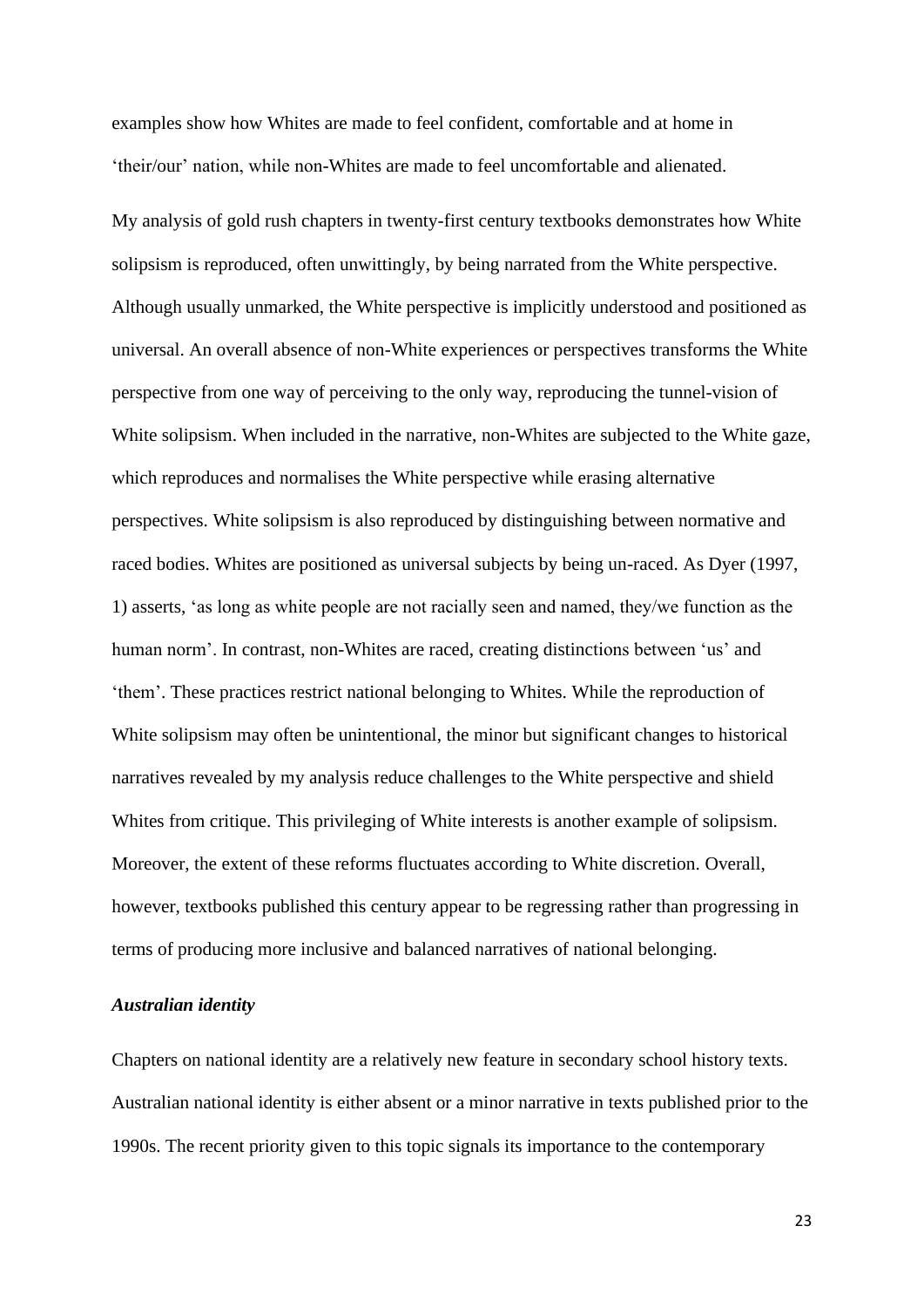nation (Soutphommasane 2007). National identity is closely linked to the gold rushes. When Australian nationhood was imagined in the last decades of the nineteenth century, it was largely formed in response to White fear of invasion which had been exacerbated by the influx of Chinese miners to the goldfields (Ang 1999; Jupp 2007). In the context of the 'History Wars', the contemporary prioritisation of national identity reasserts a triumphalist, exclusive version of Australian history (Henderson 2005).

As with narratives of gold rushes, a pattern of regression rather than progression in twentyfirst century texts is evident in chapters on Australian identity: explicit challenges to White solipsism are provisional while implicit constructions of White Australianness endure. Overall, this functions to bolster White national belonging. In textbooks published in the late twentieth century, chapters on Australian identity reproduced the standard story of a sense of Australianness developing in the late nineteenth century in opposition to Britishness as epitomised by itinerant male bush workers. These tropes constitute Australians as White, implicitly excluding non-Whites from incorporation as Australians. The whiteness of this conceptualisation of Australians is enhanced by locating narratives of Australian identity in the late nineteenth century, thereby excluding post-World War II non-British immigrants. The myth that Chinese overwhelmingly returned to China after the gold rushes negates the presence of Australians of Chinese ancestry (Fitzgerald 2007). Whereas texts published this century incorporate some (minimal) representation of Aborigines in their narratives of national identity, non-White immigrants are consistently omitted and, consequently, excluded from being positioned as Australian in these chapters.

The solipsistic twentieth-century narrative of White Australian identity is challenged in the 2005 text by attempting to incorporate Aborigines within constructions of Australianness: the impact of White settlement on Aborigines is mentioned and photographs of Aboriginal women are included, thereby implicitly positioning Aborigines as Australian (Jackson et al.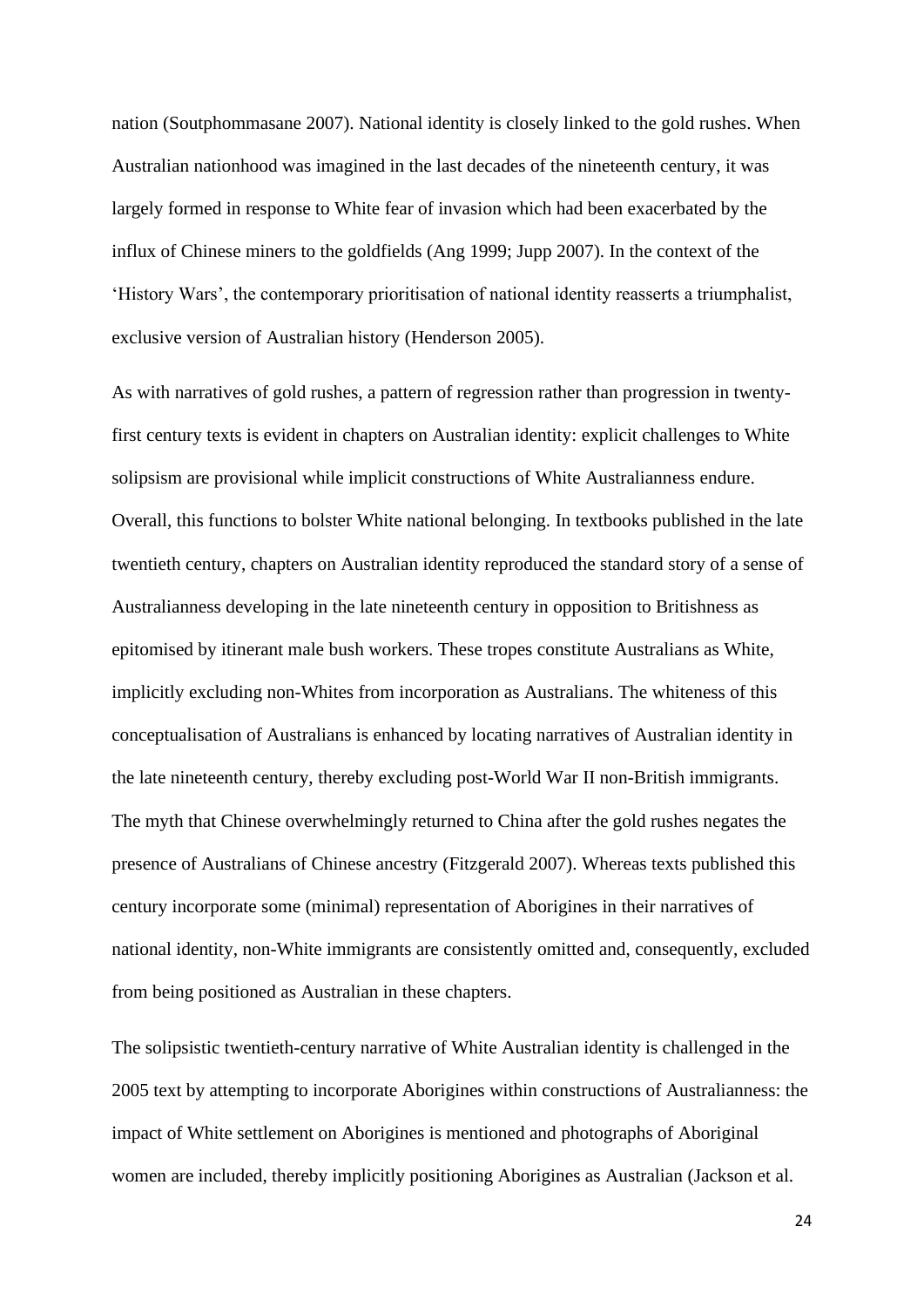2005, 73, 75, 83). The absence of explicit justifications for introducing these photographs bolsters their inclusivity by constructing this positioning as unexceptional. An example of Aboriginal art is also appended to the White story of the development of Australian identity. In twentieth-century texts, this topic comprised White art and literature, such as landscapes by artists of the Heidelberg school and writings by Andrew 'Banjo' Paterson and Henry Lawson. In addition to these examples, the 2005 text includes William Barak's 1898 'Figures in possum skin cloaks' (Jackson et al. 2005, 87). The accompanying narrative emphasises the common theme of attachment to land present in all the images. The attempt to challenge the notion that Whites were the only artists to demonstrate connection to the land, or see Australia through 'Australian eyes', is noteworthy.

Notwithstanding these attempts at inclusivity however, standard national identity tropes of White Australianness are reproduced in the rest of the chapter, contradicting the explicit changes outlined above. For example, Australianness is again framed as developing in opposition to Britishness, thereby excluding those of non-British heritage from being considered Australian. Similarly, the White perspective is reinscribed despite occasional references to Indigenous people. Indeed, occasional references to racialised others, augment normative whiteness. The first unit, '[n]ot the "old country"', frames Australians as British:

Between 1832 and 1850, some 200 000 people migrated to the Australian colonies … While many British settlers came prepared to start a new life, others wanted to create a 'little England'. Most were not prepared for the harsh Australian climate and landscape. (Jackson et al. 2005, 74)

In contrast, when discussing the impact of 'settlement' on 'Indigenous people' the British are inaccurately reframed as European (Jackson et al. 2005, 75). As Jupp (2007, 4) observes, Australia was colonised by the British, in part to prevent European colonisation. The decision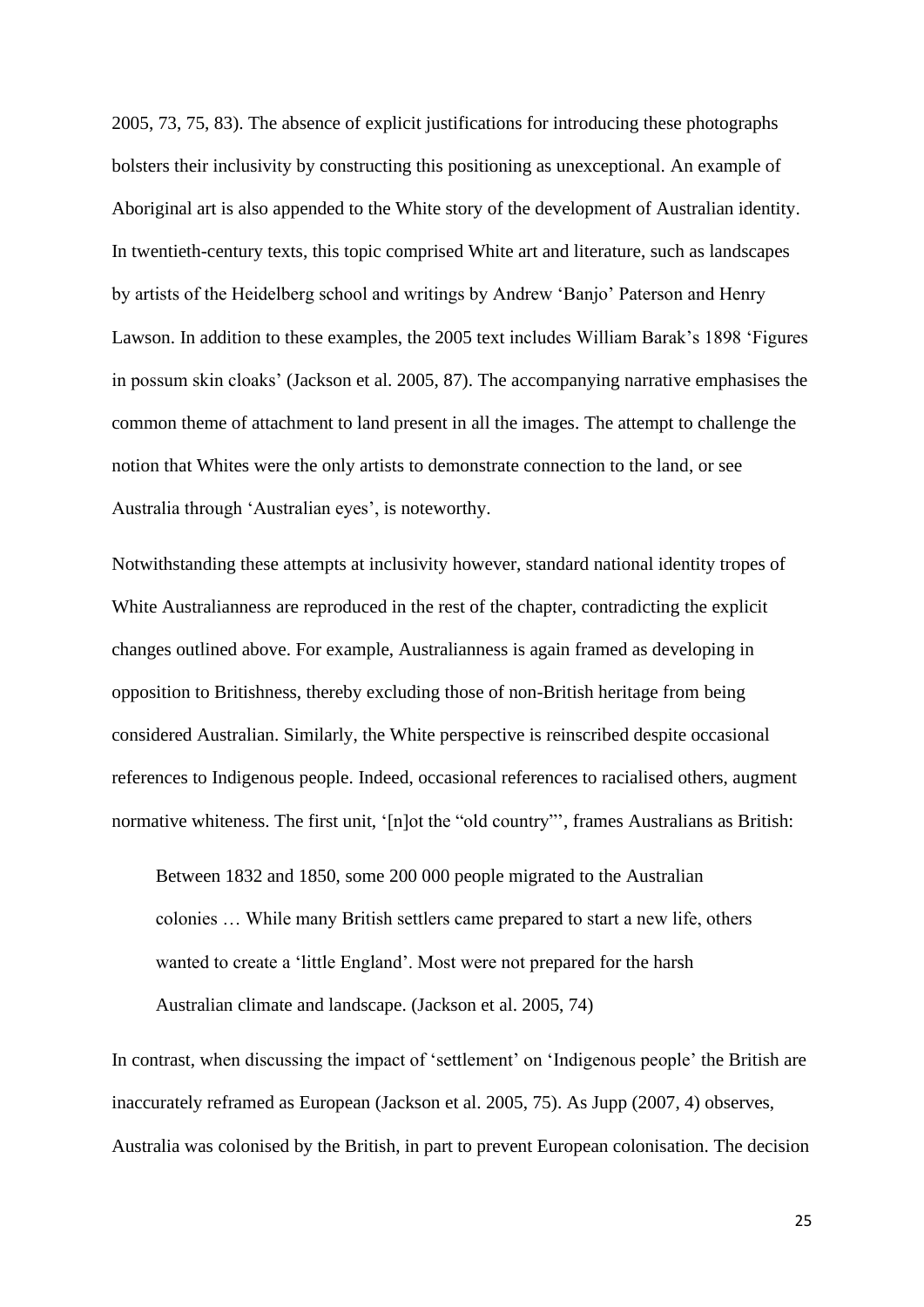to use the term European may indicate an attempt to obscure the Britishness of the perpetrators, reflecting White interests (Sharp 2012). Framing the colonies as 'not the "old country"', colonisation as settlement rather than invasion and the climate and landscape as alien also reflect a White perspective. Solipsism renders Whites oblivious to the possibility of different experiences. As explained above, solipsism is also apparent when the word White is absent but implicitly understood, as in this extract: '[f]rom the colony's beginnings, there was a shortage of females' (Jackson et al. 2005, 74). The sentence refers only to White females. This is understood without having to be stated, demonstrating enculturation in White solipsism.

In many ways, the chapter on the 2006 text duplicates that of 2005, with Aboriginal content simply appended to the existing narrative. However, the Aboriginal content is noticeably reduced with the photographs of Aboriginal women replaced with non-Aboriginal images and the art section in 'Australian perspectives', which included Barak's artwork, omitted. Replacing these representations of Aboriginality is a sole photograph of pastoral workers in a new unit 'Community snapshots' (Lamont et al. 2006, 83). The reduction in Aboriginal content in this text demonstrates the tentative nature of positioning Aborigines as Australian and reveals the power of White Australians to determine constructions of Australianness and Aboriginality. The second edition of this text also removes the section on the impact of 'settlement' on Indigenous people (Bedson et al. 2010). The erasure of material which may impugn White behaviour reveals that White interests are prioritised. Resistance to constructing Aborigines as Australian in chapters on national identity seems to contradict initial chapters in which Aborigines are framed as 'First Australians'. However, it is consistent to the extent that positioning Aborigines as 'First Australians' does not effectively broaden the category of 'Australian'. Prefixes such as 'First' or 'New' reinscribe rather than interrupt the normativity of White Australianness.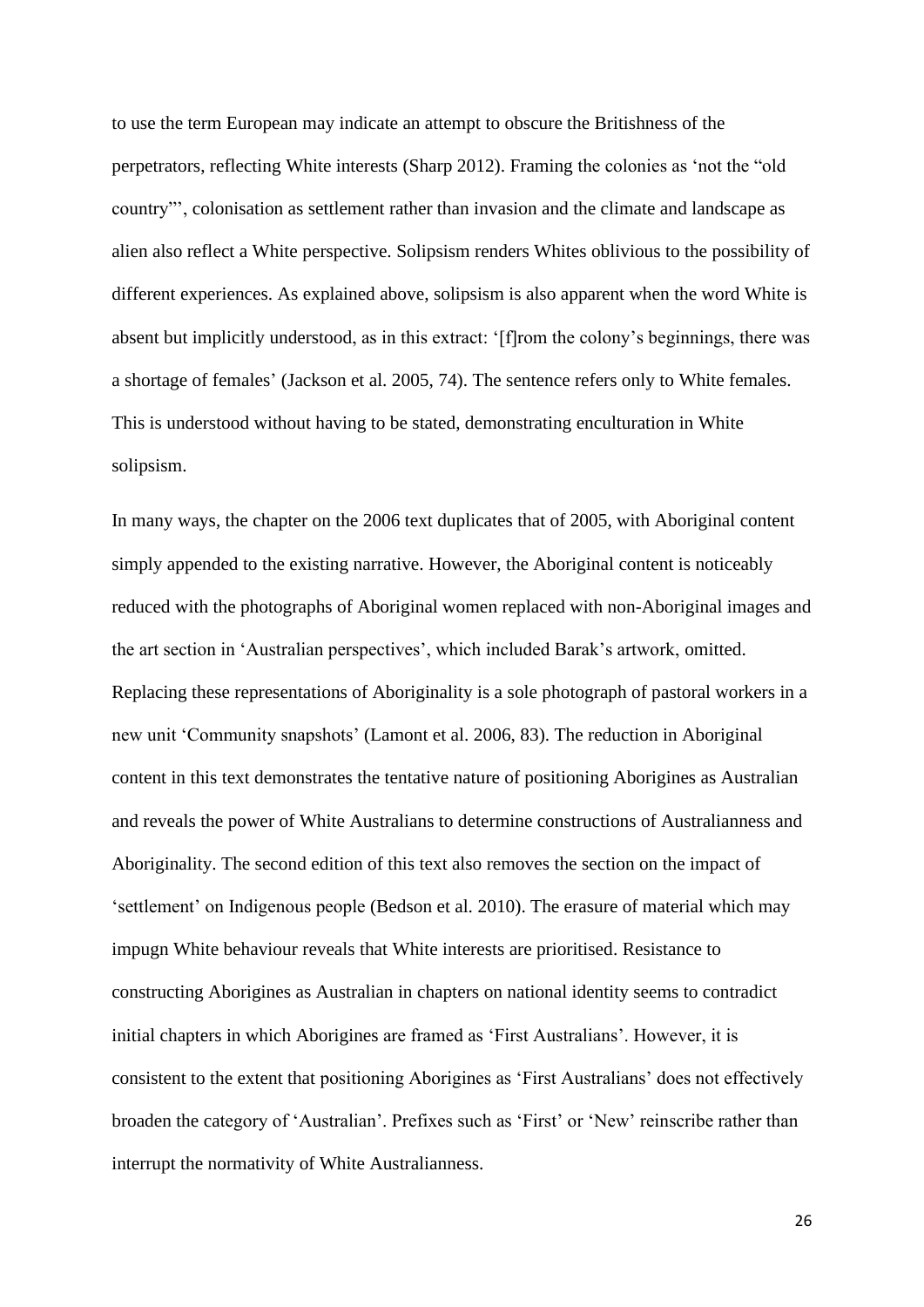The chapter 'Australian identity and nationhood' in the 2007 text reverts to a more inclusive approach, implicitly positioning Aborigines as Australians. Nevertheless, this positioning is immediately discounted by the reproduction of standard tropes of White nationhood. A section on 'Identity and the Dreamtime' is featured early in a unit on the development of Australian identity, supplemented once again by Barak's 'Figures in possum skin cloaks' (Mraz et al. 2007, 60). A novel feature of this section is the use of phrases such as 'nonindigenous residents', 'non-indigenous population' and 'native-born non-indigenous Australians' in preference to (White) Australian (Mraz et al. 2007, 60, 63). Whereas normative whiteness positions Australians as White, such that hyphenated names are applied only to non-White Australians, this section's hyphenating of White Australianness disrupts White normativity. However, the term 'Australian' reappears occasionally, perhaps unintentionally, when referring to White Australians. For example, interspersed amongst the hyphenated phrases mentioned above, Australians are constructed as British: 'Representations of an Australian identity showed Australians as people moulded by different experiences from those of their British counterparts' (Mraz et al. 2007, 62). Despite seemingly genuine attempts to explicitly expand the concept of Australianness, implicit constructions of Australians as having British ancestry persist. This finding supports Solomona et al.'s (2005, 150) conclusion that, regardless of authors' intention, educational materials 'will continue to reinforce marginalisation and exclusion' as long as the impact of whiteness is not adequately grasped.

# **Conclusion**

In this article, I identified White solipsism in secondary school Australian history textbooks published this century. White solipsism is defined as tunnel-vision in which 'only white values, interests, and needs are considered important and worthy of attention' (Sullivan 2006, 17). The tunnel-vision of White solipsism is reproduced by representing events from a White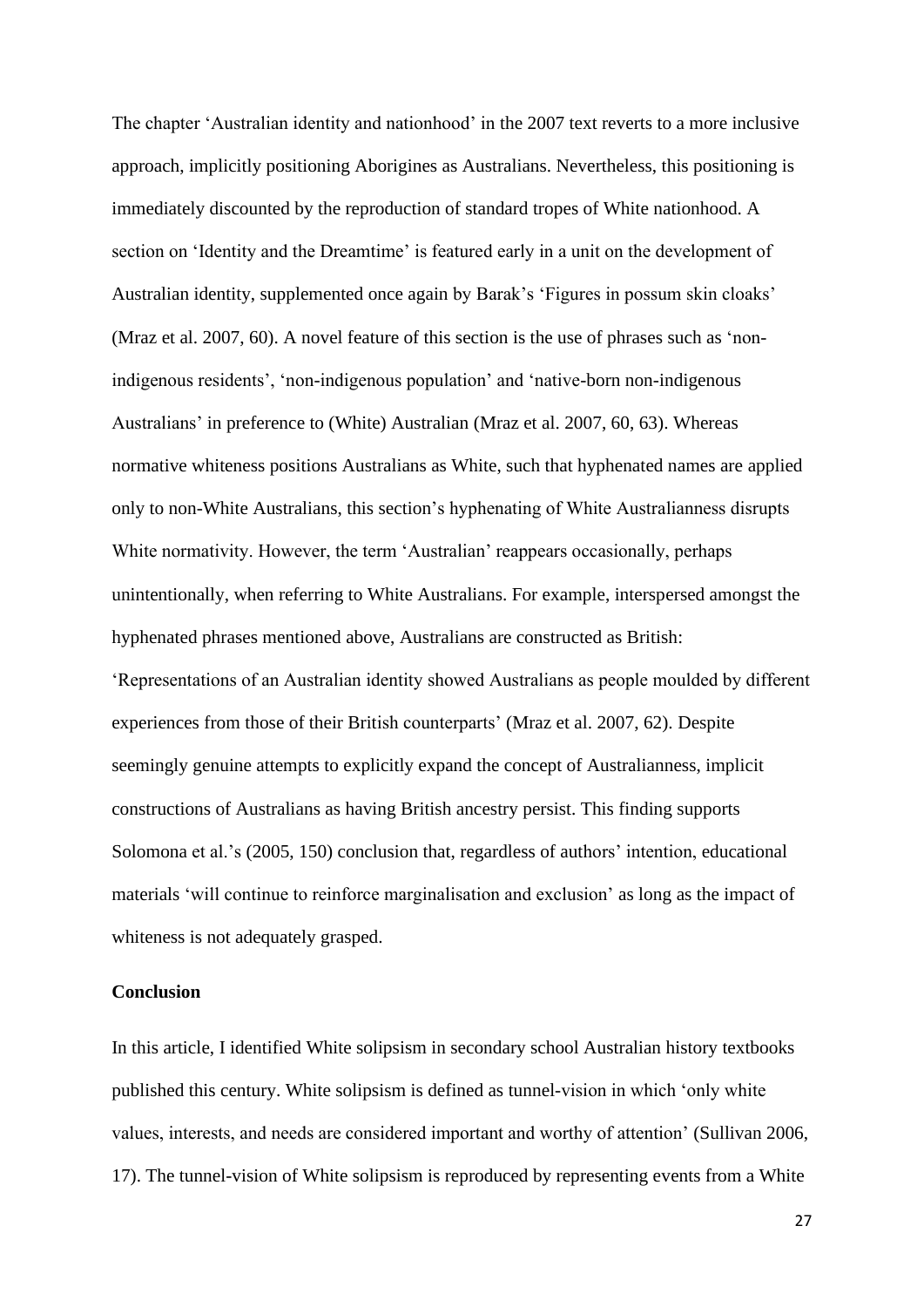perspective, privileging White interests and by focusing disproportionately on Whites. Despite occasional disruptions to the White perspective, it remains dominant yet unmarked in the analysed texts, which functions to normalise this perspective and position it as representative of Australianness. White solipsism is also maintained by the convention of racialising non-Whites while leaving Whites unraced. This functions to normalise whiteness while marking non-Whites as 'other' to this norm. Even the increased representation of non-Whites fails to unsettle this dynamic; by siloing this content, dominant whiteness is augmented rather than disrupted (Godlewska et al. 2016). Despite minor amendments to textbook narratives, overall a pattern of reinforcing rather than disrupting White solipsism is evident in texts published this century. These performances of whiteness construct the nation as White, reproducing racialised categories of national belonging and exclusion.

Some progressive amendments, such as explicit attempts to incorporate Aborigines into conceptualisations of Australianness, were identified in the texts analysed. Explicitly broadening the category of Australianness demonstrates a commitment to producing more inclusive narratives. However, the fact that this inclusion is noteworthy in twenty-first century texts is a conspicuous demonstration of the whiteness of standard conceptions of Australian identity. Moreover, inserting additional content without modifying the text's original content or organising framework produces contradictions within texts whereby implicit constructions of otherness remain despite seemingly genuine attempts at inclusivity. Contradictions between the explicit and implicit portrayals in the texts analysed reflect enculturation in White solipsism, which renders educators oblivious to their relative disregard of non-Whites.

Deliberate modifications such as 'inserting Aborigines', while seemingly well-intentioned, do not overpower implicit constructions. Indeed, attempts at inclusivity which do not decentre Whiteness function to hinder progress by insulating whiteness from examination and critique,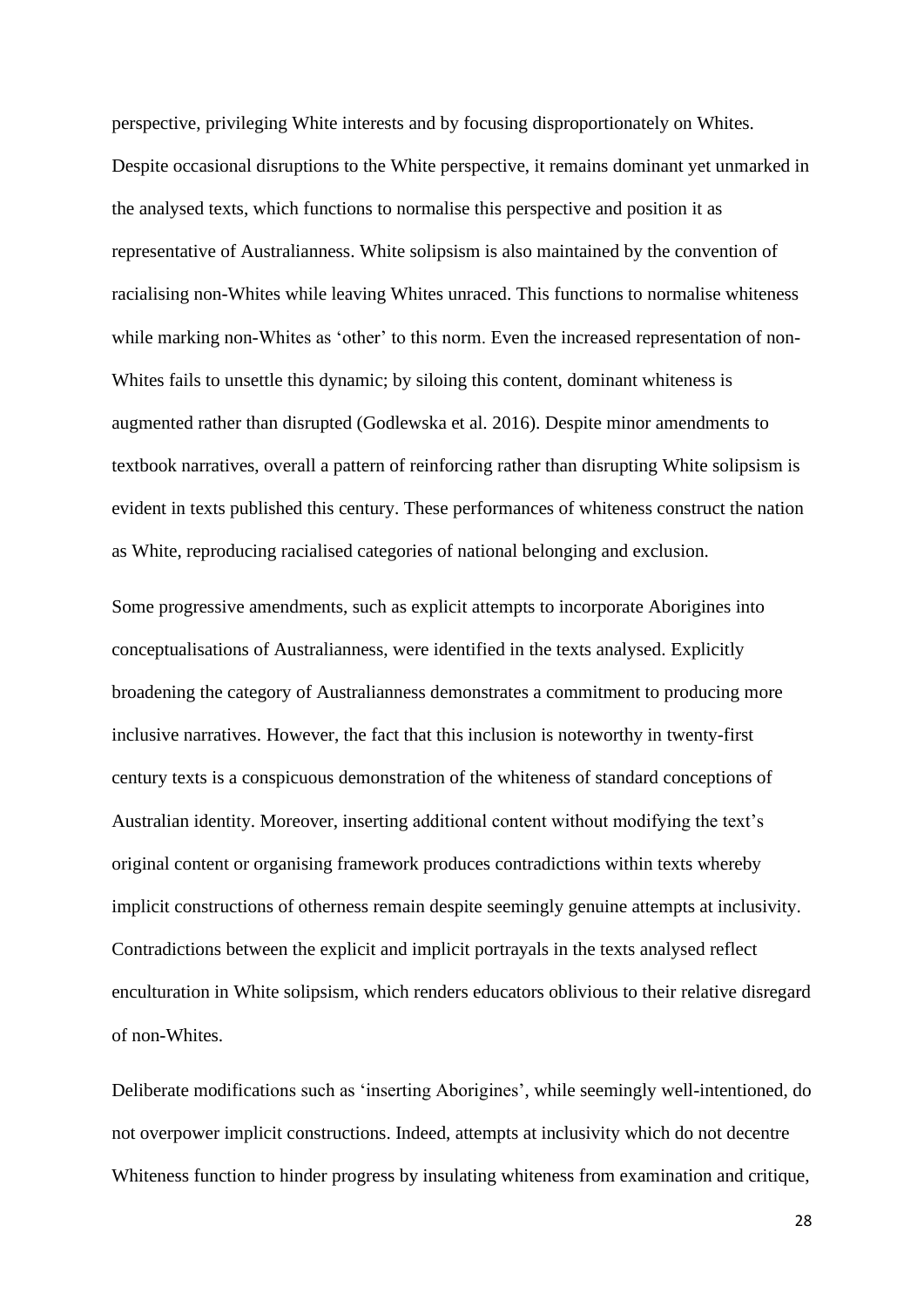thereby maintaining the status quo. By being 'embodied in the normal as opposed to the superior' (Dyer 1997, 45), the power relations of whiteness and its associated privileges and disadvantage, such as constructions of national belonging and exclusion, are obscured and reproduced. Reversals to explicit attempts at improvement in later publications are more worrying: the commitment to producing more inclusive narratives is no longer apparent. Rather, an increasing reluctance to unsettle whiteness is evident. Consequently, White solipsism, in which only White interests are considered important, is augmented. In the context of the 'History Wars' the impetus to support White interests may reflect a deliberate agenda to redeem whiteness.

The persistence of White solipsism in Australian history narratives reproduces anachronistic constructions of the nation as White, generating racialised categories of national belonging and exclusion. Despite a nominally multicultural polity, non-White peoples' Australianness is fraught and tentative. In contrast, White people's positioning as Australian is secure and taken-for-granted. Further work is needed to ensure history narratives contest White solipsism and its attendant privileging of White Australians.

Reforming textbook production entails two key strategies. Firstly, additional perspectives can be incorporated by genuine collaboration with marginalised peoples at all stages of textbook production (Rogers Stanton 2014). As Schaefli, Godlewska and Rose (2018, 477) observe, 'the greatest insight into the operations of racialized, gendered, classed, and anthropocentric power comes from the socially marginalized'. Yet, these voices are often silenced in textbooks. Adopting an attitude of allyship can assist White textbook producers—writers, editors and publishers—to support and follow the leadership of non-White peoples rather than reproducing historical power relations (Patton & Bondi 2015).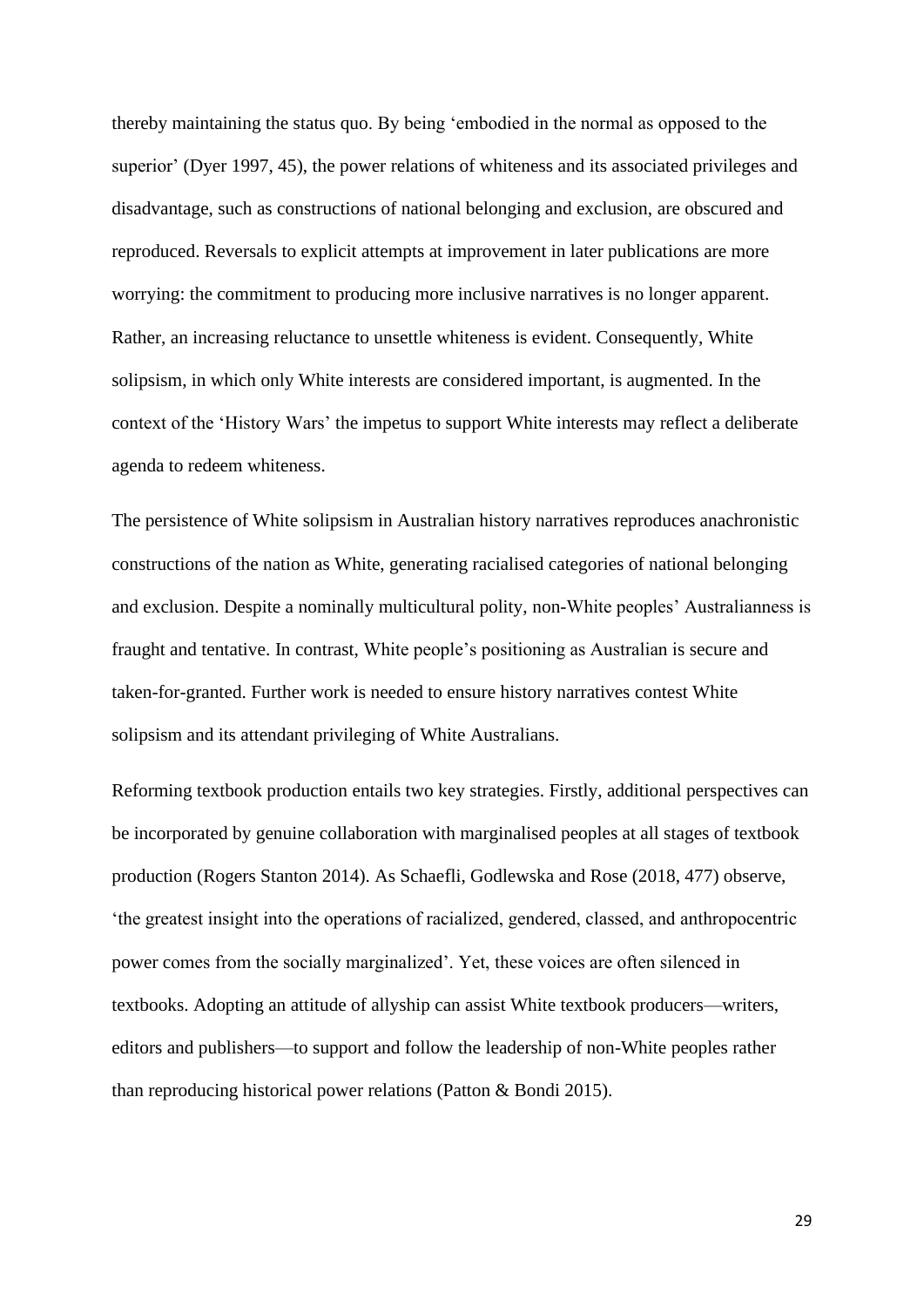Incorporating historically marginalised peoples in textbook production is a necessary, but not sufficient, strategy for genuine reform. Power sharing must be managed such that it does not repeat the pattern outlined in this article, whereby new information is added while the organising framework of the textbook remains unchanged. As noted, this leads to contradictions between the explicit and implicit content of textbooks. A further caution when incorporating non-White peoples in textbook production is that this strategy does not directly address the solipsism of White textbook producers, suggesting that their social and educational practice will inevitably continue to be shaped by this myopic perspective (Rogers Stanton 2014). Moreover, it may lead White textbook producers to absolve themselves from responsibility for improving textbooks, leaving historically marginalised peoples to shoulder this burden. While non-White peoples have heightened awareness of White solipsism, the responsibility for addressing White solipsism rests with White people.

As such, it is crucial that White textbook producers disrupt their own solipsism. Having good intentions and not deliberately marginalising others is not sufficient. Imagining curriculum materials in new ways requires a decolonising mindset so that normative assumptions are rendered visible (Winter 2018). Textbook producers need to critically engage with dominant culture narratives (Tuck & Fine 2007). For example, White peoples need to overcome their/our 'deeply learned habits of disregard' for the experiences of Indigenous peoples (Donald 2011, 91). There is no simple tool kit or check list for this work (Rogers Stanton 2014). The practice of self-education to disrupt learnt ignorance and confront our biases and blind spots is a life-long process (Schaefli et al. 2018). The changes evidenced in the explicit context of textbooks to date demonstrates the commitment of textbooks producers to genuine improvement. Extending this work to implicit representations is long overdue.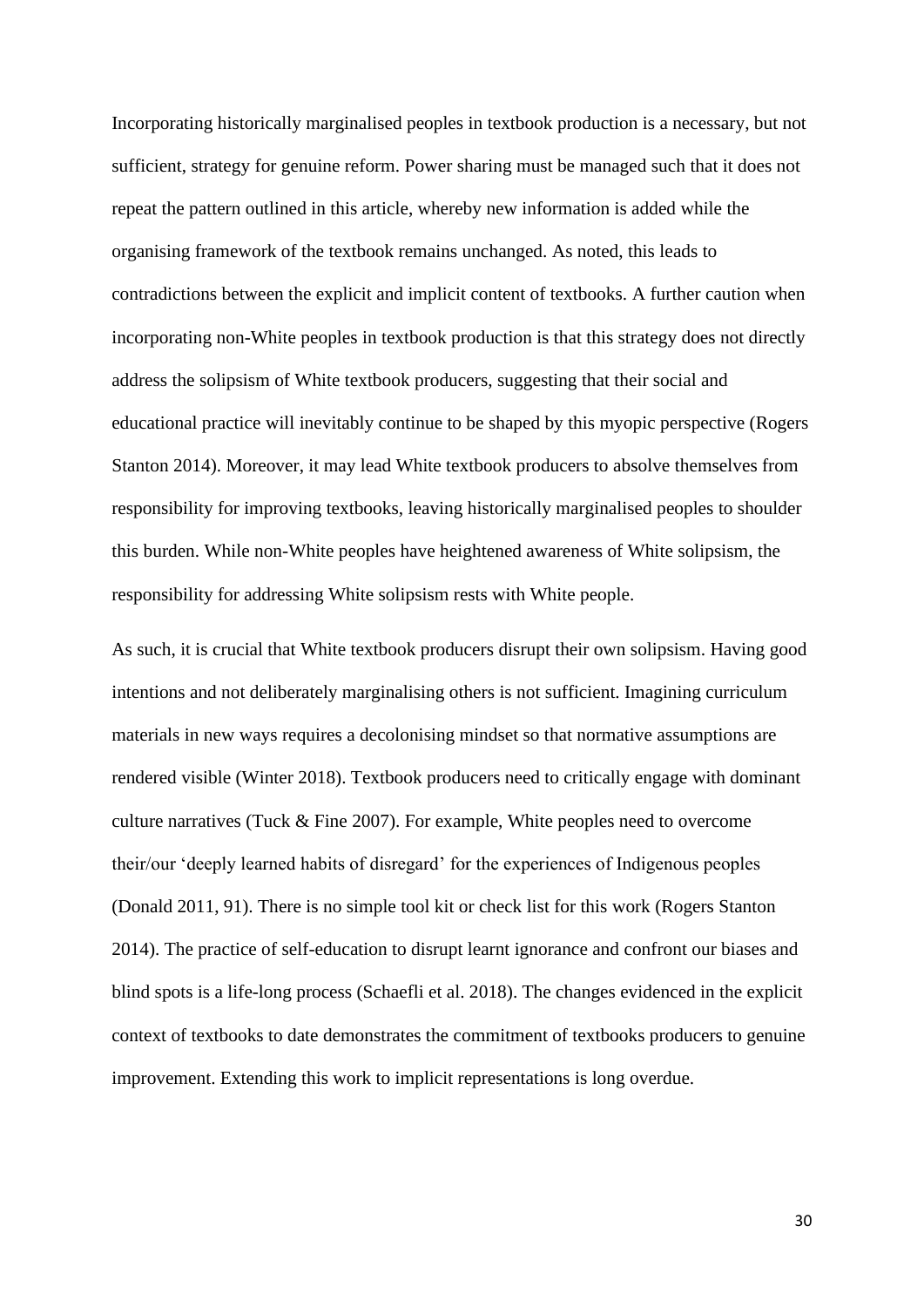#### **References**

Ahmed, S. (2004) Declarations of whiteness: the non-performativity of anti-racism, *borderlands e-journal* 3(2).

[http://www.borderlands.net.au/vol3no2\\_2004/ahmed\\_declarations.htm](http://www.borderlands.net.au/vol3no2_2004/ahmed_declarations.htm)

Anderson, M., Keese, I., Low, A. & Harvey, K. (2012) *Retroactive 9: Australian curriculum for history* (Milton: John Wiley).

Ang, I. (1999) Racial/spatial anxiety: 'Asia' in the psycho-geography of Australian whiteness, in: G. Hage & R. Couch (Eds) *The future of Australian multiculturalism: reflections on the twentieth anniversary of Jean Martin's 'The migrant presence'* (Sydney: Research Institute for Humanities and Social Sciences, University of Sydney).

Ansley, F. L. (1997) White supremacy (and what we should do about it), in: R. Delgado and J. Stefanic (Eds) *Critical white studies: looking behind the mirror* (Philadelphia: Temple University Press).

Apple, M. W. & Christian-Smith, L. K. (1991) The politics of the textbook, in: M. W. Apple & L. K. Christian-Smith (Eds) *The Politics of the Textbook* (New York: Routledge).

Attwood, B. (1992) Introduction, in: B. Attwood & J. Arnold (Eds) *Power, knowledge and Aborigines* (Bundoora: Latrobe University Press).

Aveling, N. (2004) Being the descendant of colonists: white identity in context, *Race, Ethnicity and Education*, 7(1), 57-71.

Babbie, E. R. (2005) *The basics of social research Third Edition* (Belmont: Thomson Wadsworth).

Banerjee, S. & Tedmanson, D. (2010) Grass burning under our feet: Indigenous enterprise development in a political economy of whiteness, *Management Learning*, 41(2), 147-165.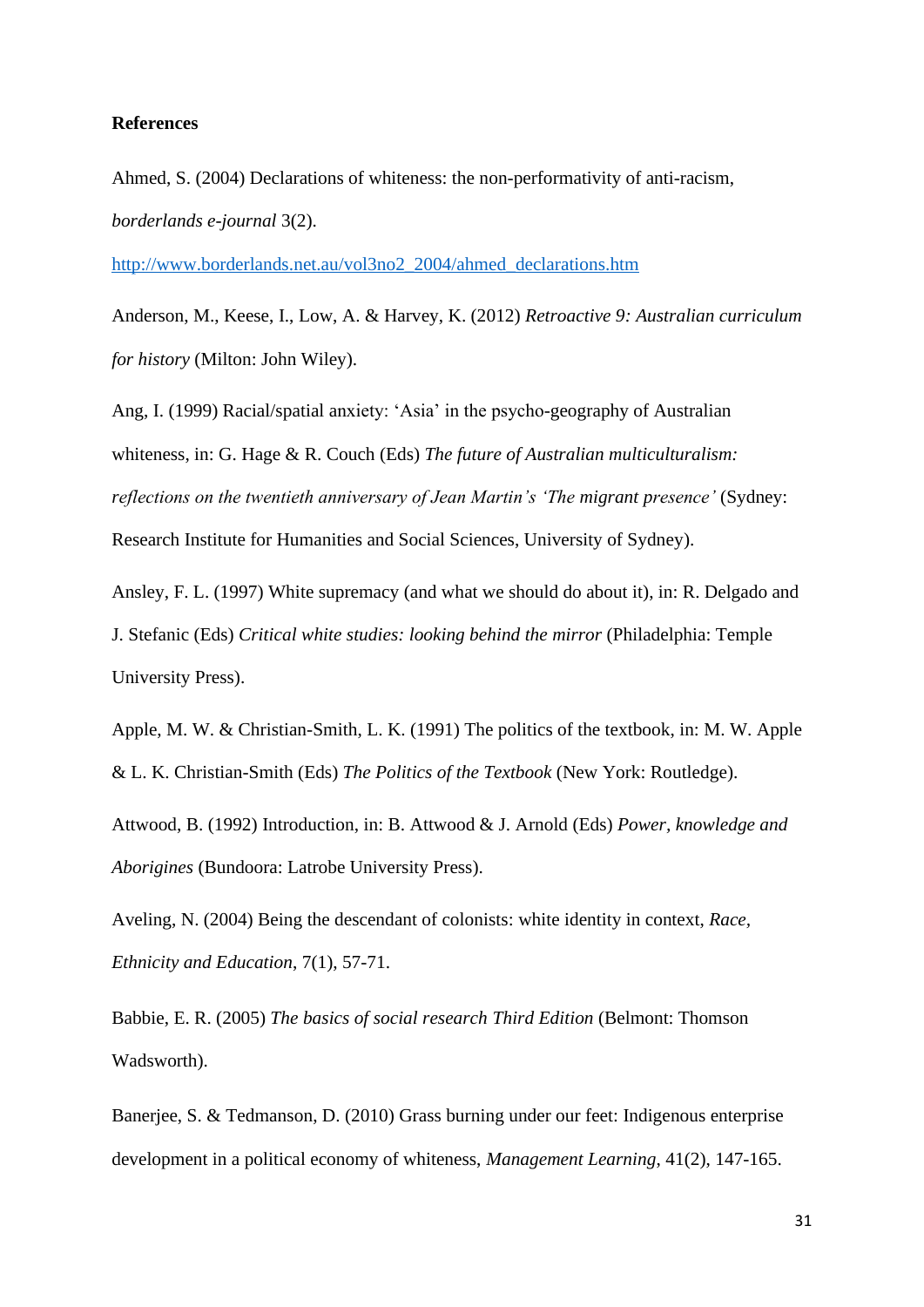Bassett, J., Bomford, J. & Abrahams, O. (1994) *Voices from the past: Australian history to federation* (Milton: The Jacaranda Press).

Bedson, C., Darlington, R., Kwiatkowski, A. & Wiggs, A. (2010) *Humanities alive 3 Second Edition* (Milton: John Wiley).

Bradford, C. (2001) *Reading race: Aboriginality in Australian children's literature* (Carlton: Melbourne University Press).

Brayboy, B. M. J., Castagno, A. E. & Maughan, E. (2007) Equality and justice for all? Examining race in education scholarship, *Review of Research in Education*, 31, 159-94.

Bromley, P., Meyer, J. W & Ramirez, F. O. (2011) Student-centeredness in social science textbooks, 1970-2008: a cross-national study, *Social Forces*, 90(2), 547-570.

Carbado, D. W. (2002) Afterword: (e)racing education, *Equity & Excellence in Education*, 35(2), 181-194.

Carter D. (2006) *Dispossession, dreams and diversity: issues in Australian Studies* (Frenchs Forest: Pearson Education).

Castagno, A. E. (2013) Multicultural education and the protection of whiteness, *American Journal of Education*, 120(1), 101-128.

Curriculum Development Centre (1980) *Core curriculum for Australian schools* (Canberra: Curriculum Development Centre).

Curthoys, A. (2008) WEH Stanner and the historians, in: M. Hinkson and J. Beckett (Eds) *An appreciation of difference: WEH Stanner and Aboriginal Australia* (Canberra, Aboriginal Studies Press).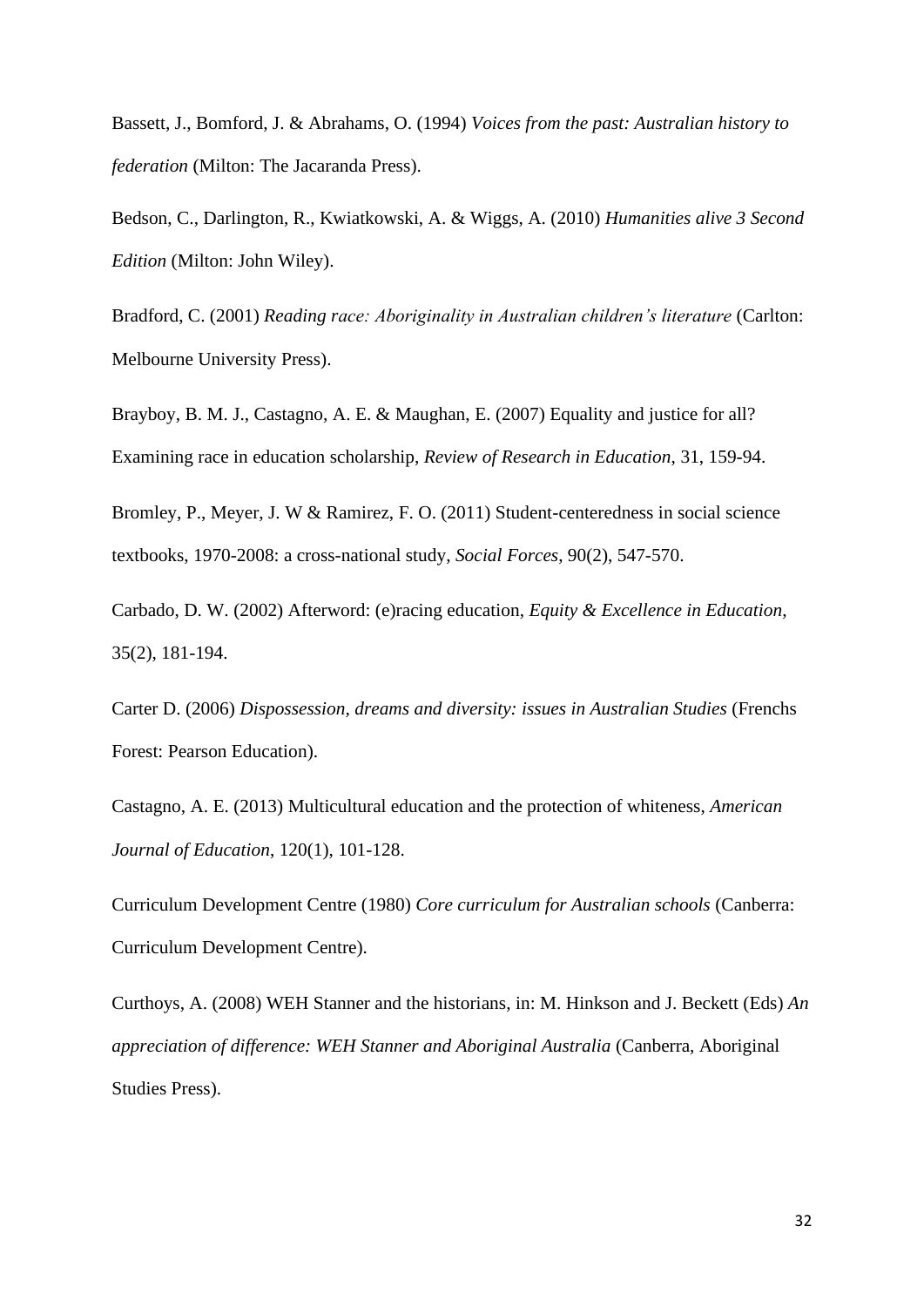Doering, J. (2016) Visibly white: how community policing activists negotiate their whiteness, *Sociology of Race and Ethnicity*, 2(1), 106-119.

Donald, D. (2011) Forts, colonial frontier logics, and Aboriginal-Canadian relations, in: A. Abdi (Ed) *Decolonizing philosophies of education* (Toronto: Springer).

Donnelly, K. & Wiltshire, K. (2014) *Review of the Australian curriculum* (Canberra: Australian Government Department of Education).

Dutton, D. (2002) *One of us? A century of Australian citizenship* (Sydney, University of New South Wales Press).

Dyer, R. (1997) *White* (London: Routledge).

Ehlers, N. (2008) Retroactive phantasies: discourses, discipline, and the production of race, *Social Identities*, 14(3), 333-347.

Elder, C., Ellis, C. & Pratt, A. (2004) Whiteness in constructions of Australian nationhood: Indigenes, immigrants and governmentality, in: A. Moreton-Robinson (Ed) *Whitening race: essays in social and cultural criticism*. (Canberra: Aboriginal Studies Press).

Fairclough, N. (1992) *Discourse and social change* (Cambridge: Polity Press).

Fitzgerald, J. (2007) *Big white lie: Chinese Australians in white Australia* (Sydney: University of New South Wales Press).

Foster, S. J. (1999) The struggle for American identity: treatment of ethnic groups in United States history textbooks, *History of Education*, 28(3), 251-278.

Foucault, M. (1972) *The archaeology of knowledge*, translated by A. M. Sheridan Smith (New York: Pantheon Books).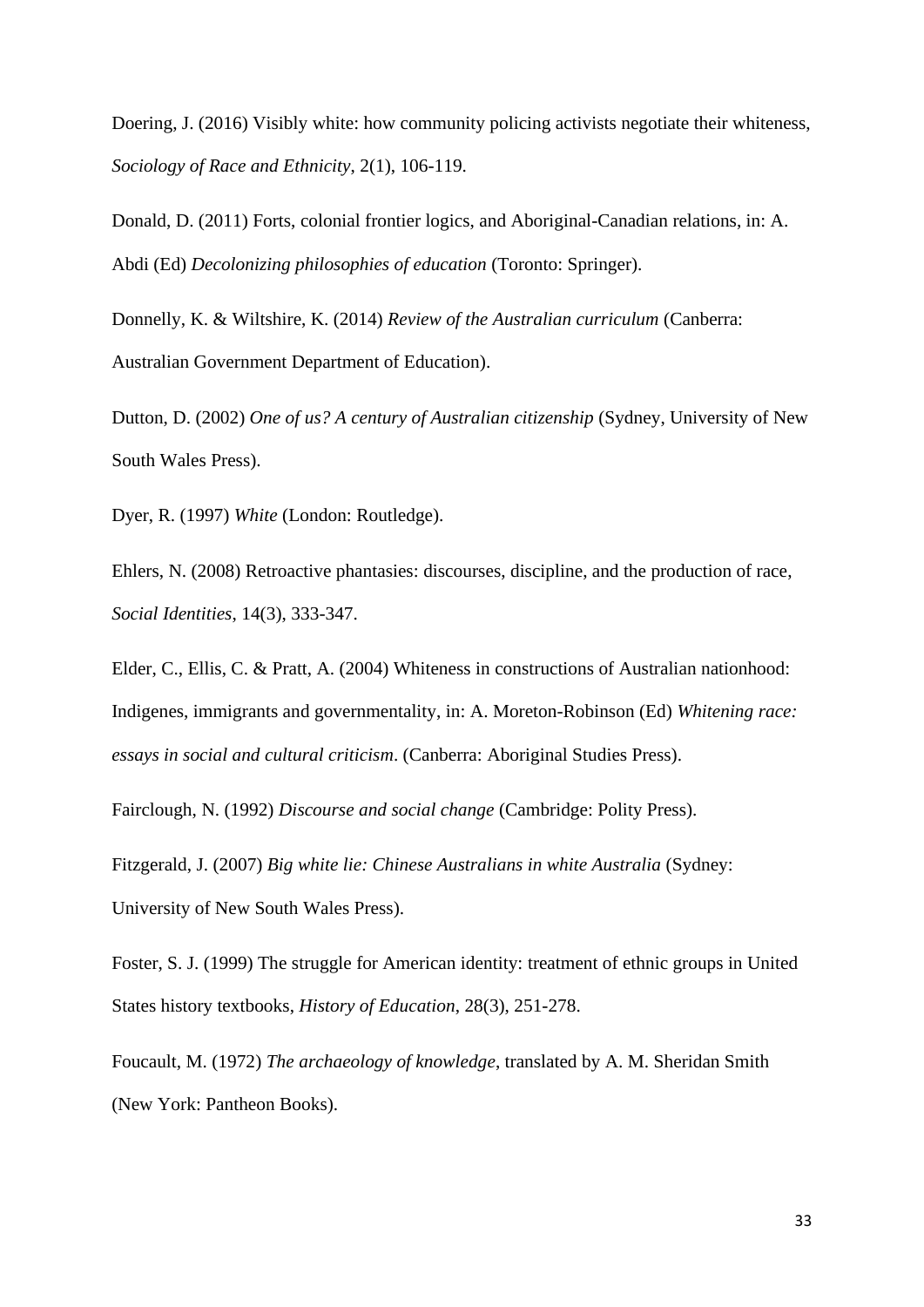Foucault, M. (1980) Truth and power, in: C. Gordon (Trans & Ed) *Power/knowledge: selected interviews and other writings, 1972-1977* (New York: Pantheon Books).

Frankenberg, R. (1993) *White women, race matters: the social construction of whiteness* (London: Routledge).

Frankenberg, R. (2001) The mirage of an unmarked whiteness, in: B. B. Rasmussen, E. Klinenberg, I. J. Nexica & M. Wray (Eds) *The making and unmaking of whiteness* (Durham: Duke University Press).

Freie, C. (2014) Average American teenager? White working-class high school students navigate race, privilege and opportunity, *Social Identities: Journal for the study of race, nation and culture*, 20(2-3), 123-138.

Gillborn, D. (2005) Education policy as an act of white supremacy: whiteness, critical race theory and education reform, *Journal of Education Policy*, 20(4), 485-505.

Gillborn, D. & Youdell, D. (2009) Critical perspectives on race and schooling, in: J. Banks (Ed) *The Routledge international companion to multicultural education* (New York: Routledge).

Godlewska, A., Rose, J., Schaefi, L., Freake, S. & Massey, J. (2016) First Nations, Métis and Inuit presence in the Newfoundland and Labrador curriculum, *Race, Ethnicity and Education*, 20(4), 446-462.

Green, M. J. & Sonn, C. C. (2005) Examining discourses of whiteness and the potential for reconciliation, *Journal of Community & Applied Social Psychology*, 15(6), 478-492.

Green, M. J. & Sonn, C. C. (2006) Problematising the discourses of the dominant: whiteness and reconciliation, *Journal of Community & Applied Social Psychology*, 16(5), 379-395.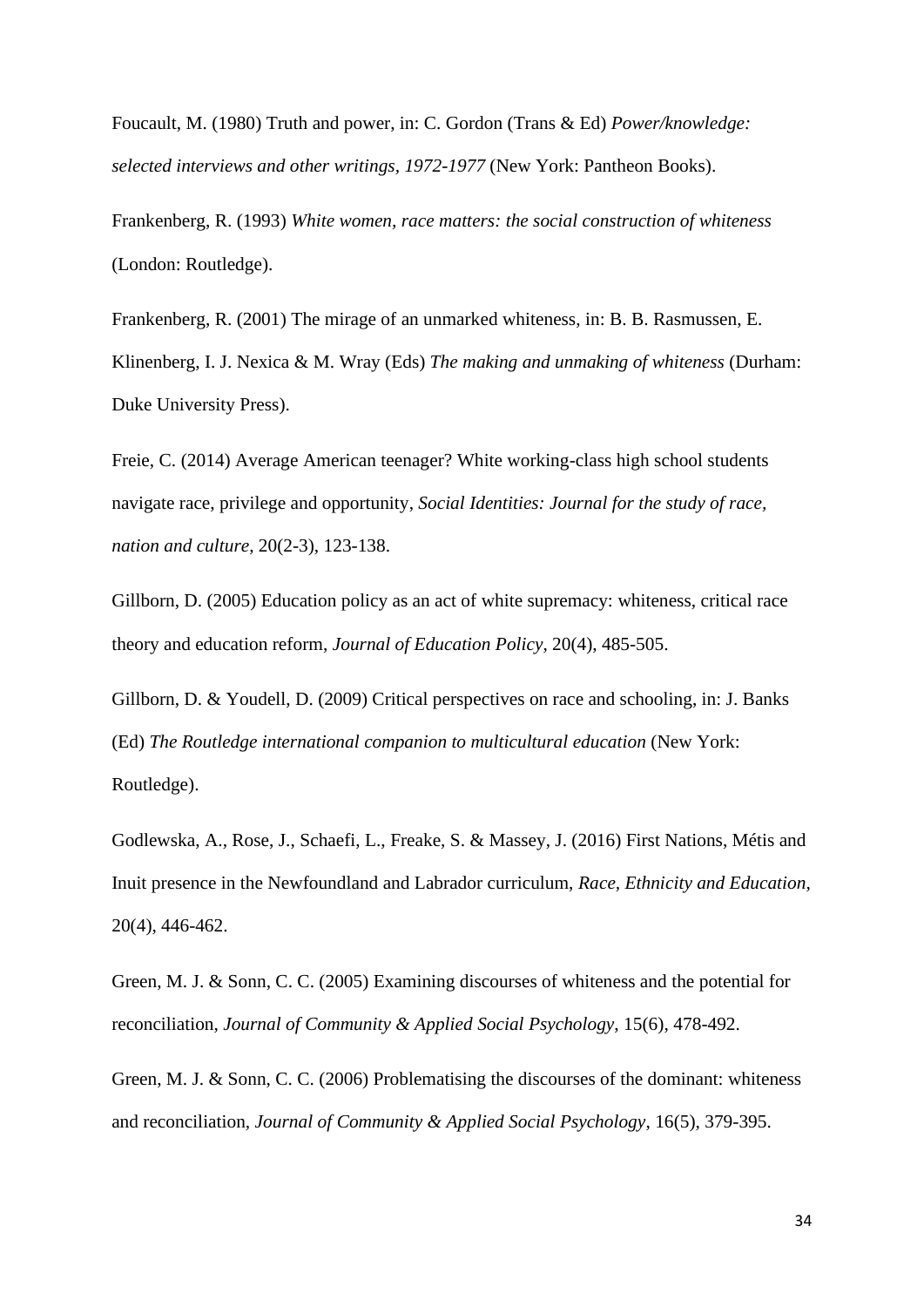Green, M. J., Sonn, C. C. & Matsebula, J. (2007) Reviewing whiteness: theory, research and possibilities, *South African Journal of Psychology*, 37(3), 389-419.

Gunew, S. M. (1994) *Framing marginality: multicultural literacy studies* (Carlton: Melbourne University Press).

Gustafson, D. L. (2007) White on whiteness: becoming radicalized about race, *Nursing Inquiry*, 14(2), 153-161.

Hage, G. (1998) *White nation: fantasies of white supremacy in a multicultural society* (Annandale: Pluto Press).

Hall, S. (1992) The west and the rest: discourse and power, in: S. Hall & B. Gieben (Eds) *Formations of modernity* (Cambridge: Polity Press).

Haney-López, I. (2006) *White by law: the legal construction of race* (New York: New York University Press).

Henderson, D. (2005) What is education for? Situating history, cultural understandings and studies of society and environment against neo-conservative critiques of curriculum reform, *Australian Journal of Education*, 49(3), 306-319.

Hollinsworth, D. (2016) Unsettling Australian settler supremacy: combating resistance in university Aboriginal studies, *Race, Ethnicity and Education*, 19(2), 412-432.

Hughes, N., Smithies, G., Wood, A. & Darlington R. (2017) *History alive 9: Victorian curriculum* (Milton: John Wiley).

Jackson, L., Bedson, C., Grogan, W., Reid, C. & Saldais, M. (2005) *SOSE alive history 2: studies of society and environment* (Milton: John Wiley).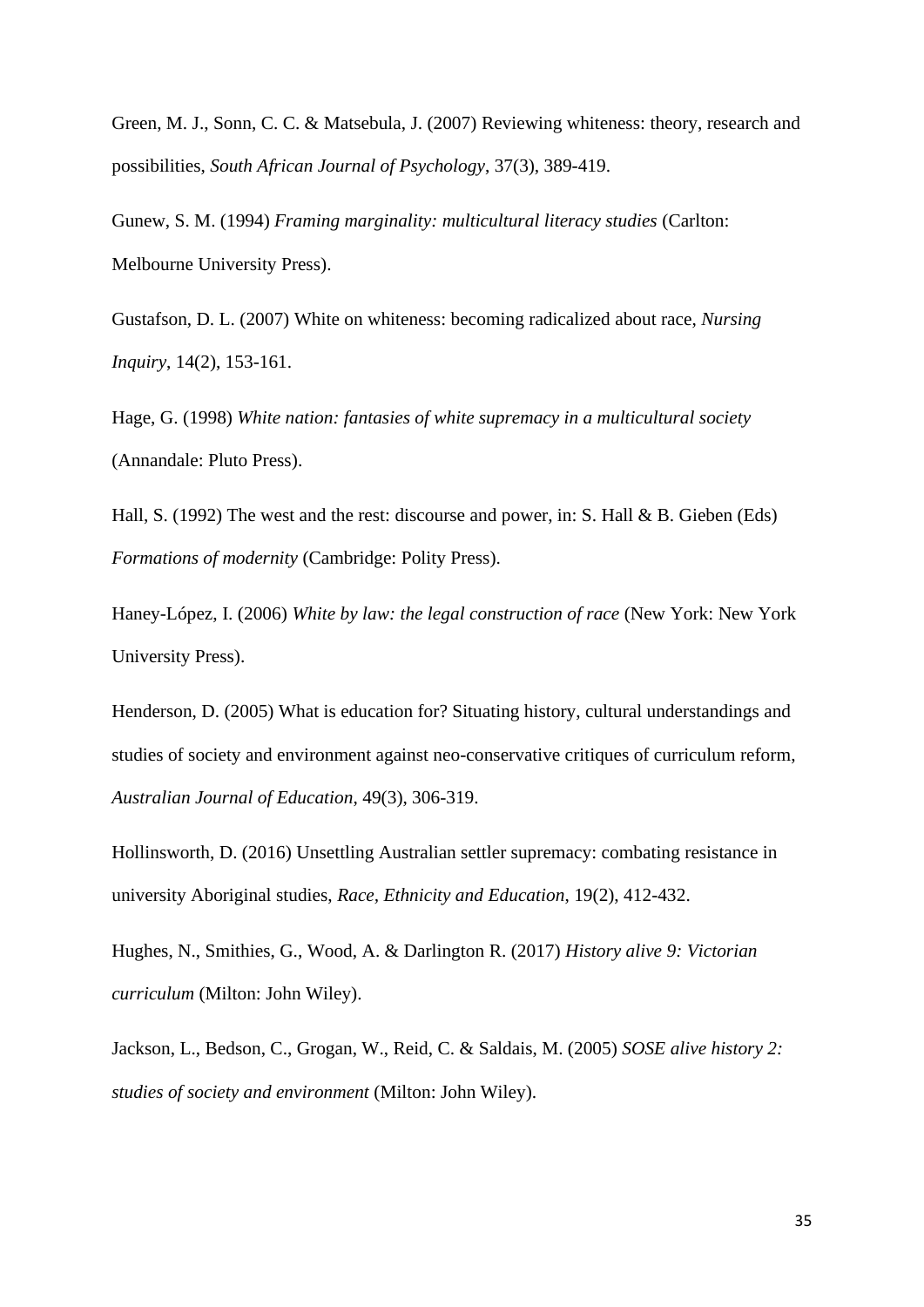Jørgensen, M. & Phillips, L. (2002) *Discourse analysis as theory and method* (London: Sage Publications).

Jupp, J. (2007) *From White Australia to Woomera: The story of Australian immigration Second Edition* (Melbourne: Cambridge University Press).

Kenny, L. D. (2000) *Daughters of suburbia: growing up white, middle class and female* (New Brunswick: Rutgers University Press).

Kowal, E. (2008) The politics of the gap: Indigenous Australians, liberal multiculturalism, and the end of the self-determination era, *American Anthropologist*, 110(3), 338-348.

Lamont, J., Mraz, J., Easton, M. & Saldais, M. (2006) *Humanities alive 3: for Victorian Essential Learning Standards* (Milton: John Wiley).

Langton, M. (2008) Prologue, in: R. Perkins & M. Langton (Eds) *First Australians: an illustrated history* (Carlton, The Miegunyah Press, 2008).

Macintyre, S. & Clark, A. (2003) *The history wars* (Carlton: Melbourne University Press).

Mackinlay, E. & Barney, K. (2014) Unknown and unknowing possibilities: transformative learning, social justice, and decolonising pedagogy in Indigenous Australian Studies, *Journal of Transformative Education*, 12(1), 54-73.

Manne, R. (2003) Introduction, in: R. Manne (Ed) *Whitewash: on Keith Windschuttle's fabrication of Aboriginal history* (Melbourne: Black Inc Books).

Mills, C. W. (1997) *The racial contract* (New York: Cornell University Press).

Mills, C. W. (2007) White ignorance, in: S. Sullivan & N. Tuana (Eds) *Race and epistemologies of ignorance* (Albany: State University of New York Press).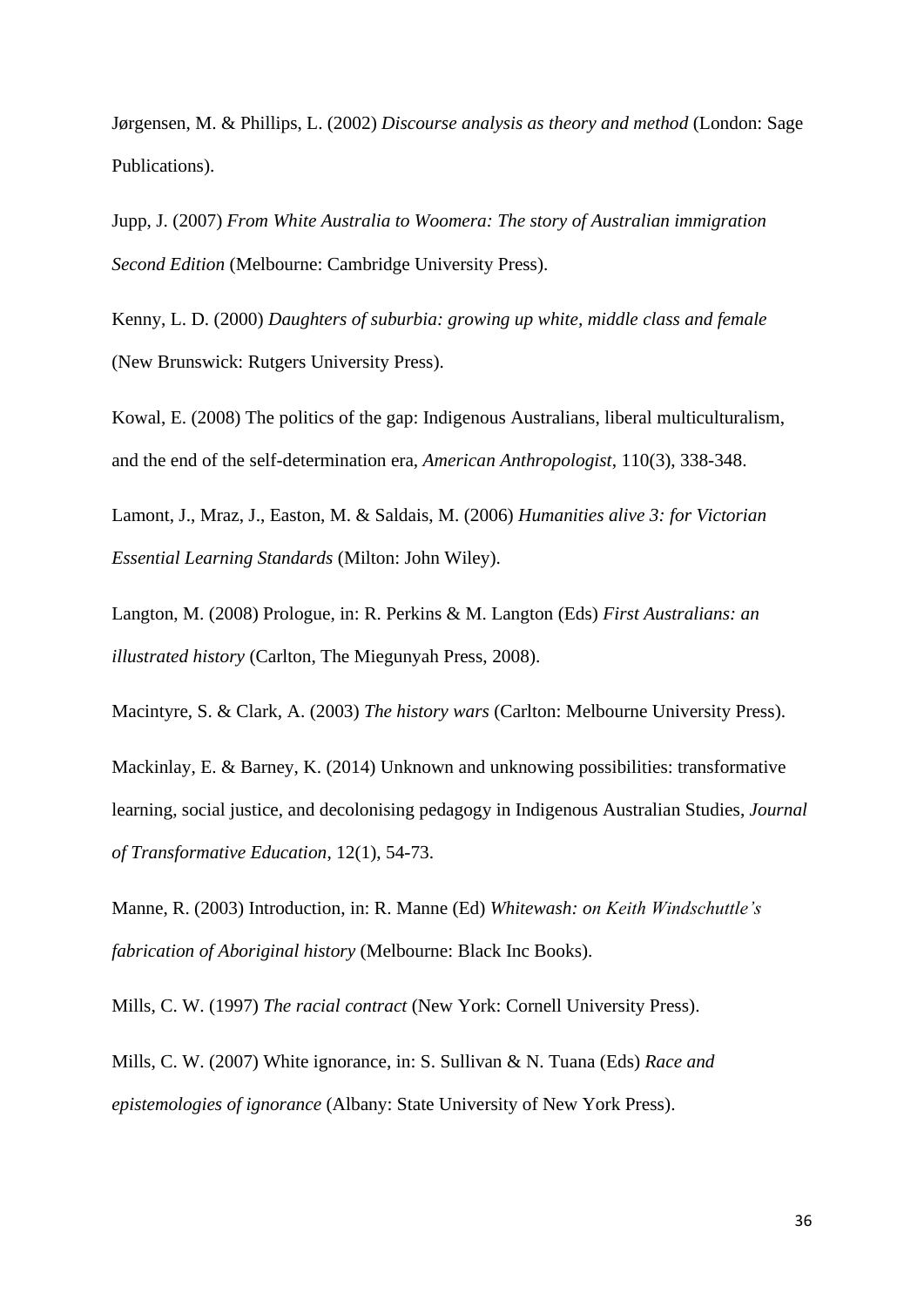Mlcek, S. H. (2011) Competing knowledges in lifelong education, *International Journal of Lifelong Education*, 30(6), 815-829.

Moore, R. (2012) Whitewashing the gap: the discursive practices of whiteness, *International Journal of Critical Indigenous Studies*, 5(2), 2-12.

Moore, R. (2020) Whiteness = politeness: interest-convergence in Australian history textbooks, 1950-2010, *Critical Discourse Studies*, 17(1), 111-129.

Moreton-Robinson, A. (2004) Whiteness, epistemology and Indigenous representation, in: A. Moreton-Robinson (Ed) *Whitening race: essays in social and cultural criticism* (Canberra: Aboriginal Studies Press).

Moreton-Robinson, A. (2015) *The white possessive: Property, power and Indigenous sovereignty* (Minneapolis: University of Minnesota Press).

Mraz, J., Low, A., Chapman, S., Anderson, M. & Bedson, C. (2007) *Essentials humanities 3: New for Level 6 of the Victorian Essential Learning Standards* (Milton: John Wiley).

Nakayama, T. K. & Krizek, R. L. (1995) Whiteness: a strategic rhetoric, *Quarterly Journal of Speech*, 81(3), 291-309.

Nicolacopoulos, T. & Vassilacopoulos, G. (2004) Racism, foreigner communities and the onto-pathology of white Australian subjectivity, in: A. Moreton-Robinson (Ed) *Whitening race: essays in social and cultural criticism* (Canberra: Aboriginal Studies Press).

Nicoll, F. (2004) 'Are you calling me a racist?' Teaching critical whiteness theory in indigenous sovereignty, *borderlands e-journal* 3(2).

[http://www.borderlands.net.au/vol3no2\\_2004/nicoll\\_teaching.htm](http://www.borderlands.net.au/vol3no2_2004/nicoll_teaching.htm)

Patton, L. D. & Bondi, S. (2015) Nice White men or social justice allies?: using critical race theory to examine how White male faculty and administrators engage in ally work, *Faculty*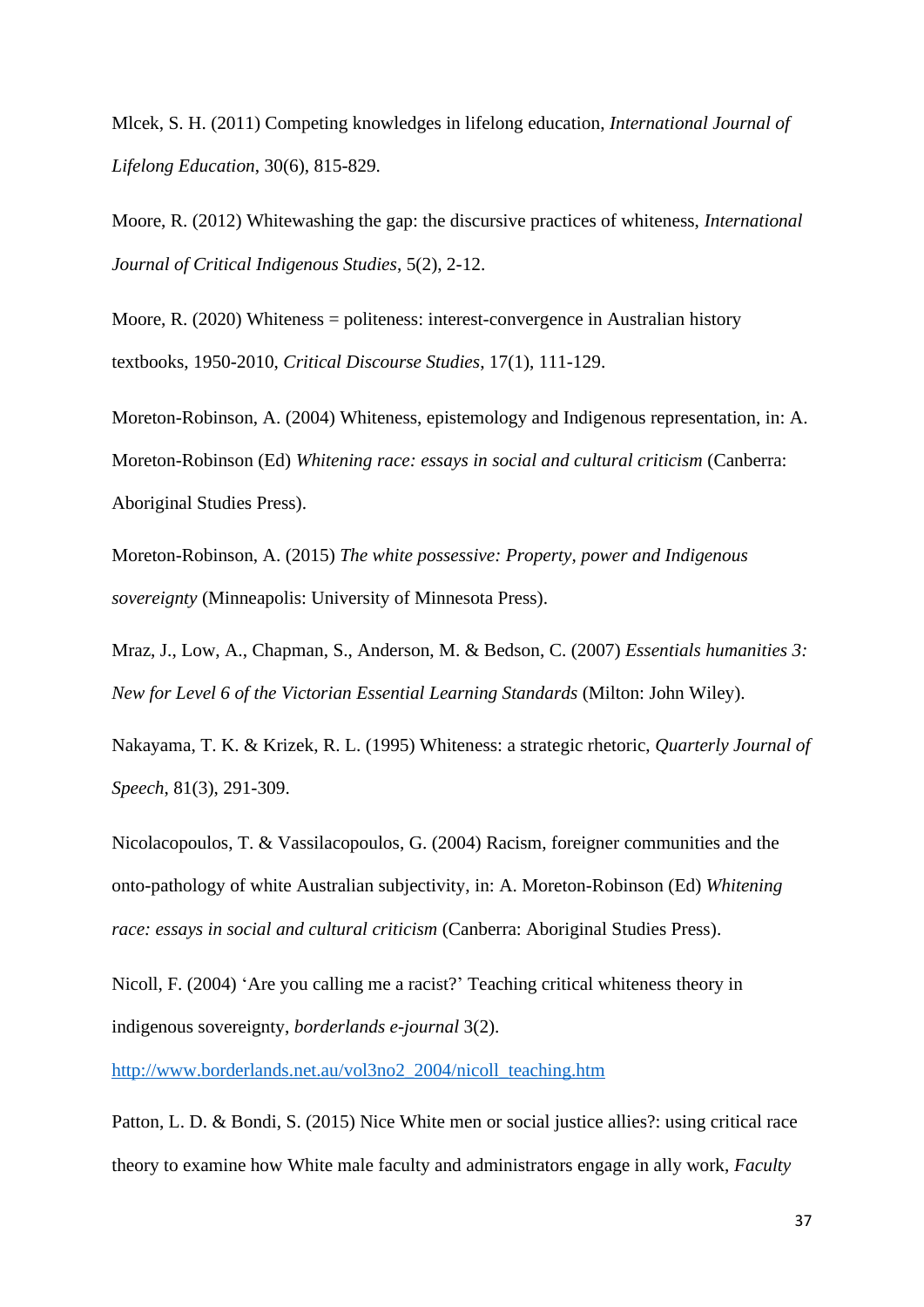#### *Publications in Educational Administration*.

<http://digitalcommons.unl.edu/cehsedadfacpub/10>

Perry, P. (2002) *Shades of white: white kids and racial identities in high school* (Durham: Duke University Press).

Pescosolido, B. A., Grauerholz, E. & Milkie, M. A. (1997) Culture and conflict: the portrayal of blacks in US children's picture books through the mid- and late-twentieth century, *American Sociological Review*, 62(3), 443-464.

Phillips, N. & Hardy, C. (2002) *Discourse analysis: investigating processes of social construction* (California: Sage Publications).

Provenzo, E. F., Shaver, A. N. & Bello, M. (2011) Introduction, in: E. F. Provenzo, A. N. Shaver & M. Bello (Eds) *The textbook as discourse: sociocultural dimensions of American schoolbooks* (New York: Routledge).

Reynolds, H. (1999) *Why weren't we told? A personal search for the truth about our history* (Ringwood: Viking).

Reynolds, H. (2000) *Black Pioneers* (Ringwood: Penguin).

Rich, A. (1979) *On lies, secrets, and silence: selected prose 1966-1978* (New York: W W Norton).

Rogers Stanton, C. (2014) The curricular Indian agent: discursive colonization and Indigenous (dys)agency in U.S. history textbooks, *Curriculum Inquiry*, 44, 649–676. doi:10.1111/curi.12064

Schaefli, L. M., Godlewska, A. M. C. & Rose, J. (2018) Coming to know Indigeneity: epistemologies of ignorance in the 2003–2015 Ontario Canadian and World Studies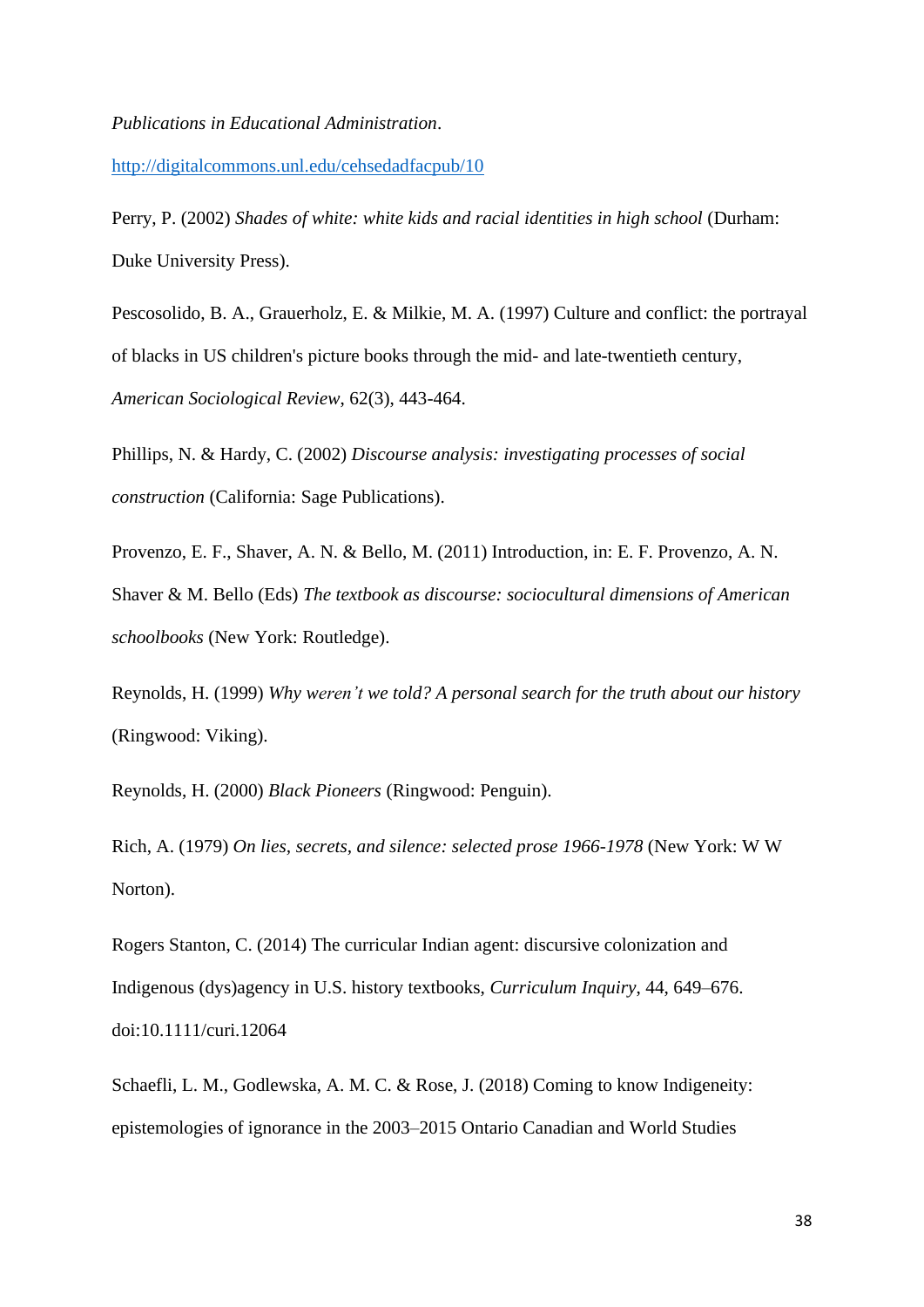Curriculum, *Curriculum Inquiry*, 48(4), 475-498.

<https://doi.org/10.1080/03626784.2018.1518113>

Sharp, H. (2012) Australia's 1988 bicentennial: national history and multiculturalism in the primary school curriculum, *History of Education*, 41(3), 405-421.

Silverman, N. (1992) Reading between the lines: textbooks as terrains of struggle over power and control, *The Review of Education*, 14, 203-213.

Sleeter, C. & Grant, C. (2011) Race, class, gender and disability in current textbooks, in: E. F. Provenzo, A. N. Shaver & M. Bello (Eds) *The textbook as discourse: sociocultural dimensions of American schoolbooks* (New York: Routledge).

Smith, H. J. & Lander, V. (2012) Collusion or collision: effects of teacher ethnicity in the teaching of critical whiteness, *Race, Ethnicity and Education*, 15(3), 331-351.

Solomona, R. P., Portelli, J. P., Daniel, B. & Campbell, A. (2005) The discourse of denial: how white teacher candidates construct race, racism and 'white privilege', *Race, Ethnicity and Education*, 8(2), 147-169.

Steyn, M. (2012) The ignorance contract: recollections of apartheid childhoods and the construction of epistemologies of ignorance, *Identities: Global studies in culture and power*, 19(1), 8-25.

Sullivan, S. (2006) *Revealing whiteness: the unconscious habits of racial privilege* (Bloomington: Indiana University Press).

Tosh, J. (2008) *Why history matters* (Basingstoke: Palgrave Macmillan).

Tuck, E. & Fine, M. (2007) Inner angles: a range of ethical responses to Indigenous and decolonizing theories, in: N. K. Denzin & M. D. Giardina (Eds) *Ethical futures in qualitative research* (Walnut Creek, CA: Left Coast Press).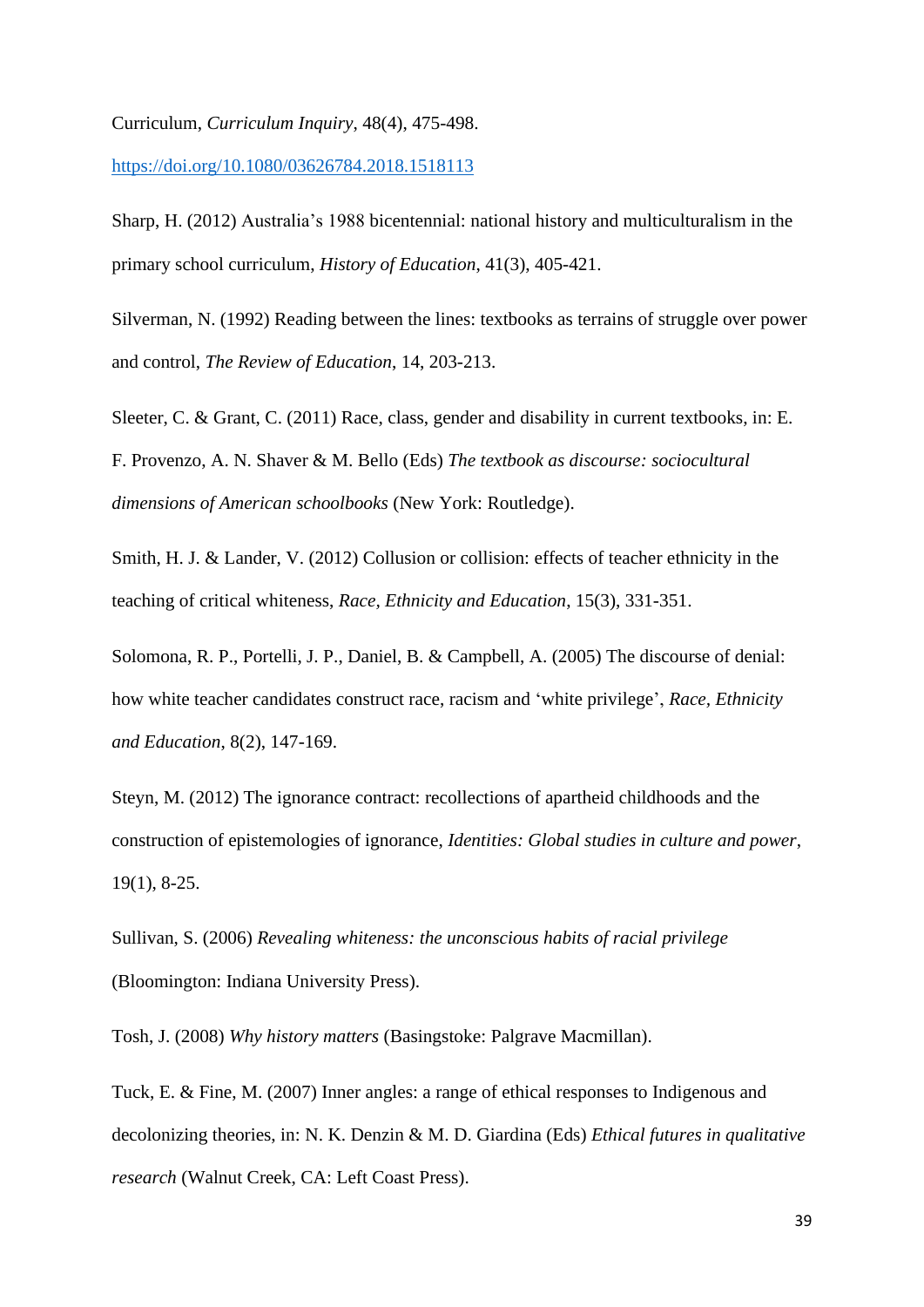van Dijk, T. (1993) Analyzing racism through discourse analysis: some methodological reflections, in: J. H. Stanfield & R. M. Dennis (Eds) *Race and ethnicity in research methods* (London: Sage Publications).

Vass, G. (2016) Everyday race-making pedagogies in the classroom, *British Journal of Sociology*, 37(3), 371-388.

Wadham, B., Pudsey, J. & Boyd, R. (2007) 'We grew here … you flew here': race, nation and education, in: B. Wadham, J. Pudsey & R. Boyd (Eds) *Culture and Education* (Malaysia: Pearson Education).

Walter, M. (2010) The politics of the data: how the Australian statistical Indigene is constructed, *International Journal of Critical Indigenous Studies*, 3(2), 45-56.

Walton, J., Priest, N., Kowal, E., White, F., Fox, B. & Paradies, Y. (2018) Whiteness and national identity: teacher discourses in Australian primary schools, *Race, Ethnicity and Education*, 21(1), 132-147.

Wetherell, M, (2001) Debates in discourse research, in: M. Wetherell, S. Taylor & S. J. Yates (Eds) *Discourse theory and practice: a reader* (London: Sage Publications).

White, R. (1981) *Inventing Australia: images and identity, 1688-1980* (St Leonards: Allen & Unwin).

Wilson, W. A. & Yellow Bird, M. (2005) Beginning decolonization, in: W. A. Wilson & M. Yellow Bird (Eds) *For Indigenous eyes only: a decolonization handbook* (Santa Fe, NM: School of American Research Press).

Winter, C. (2018) Disrupting colonial discourses in the geography curriculum during the introduction of British Values policy in schools, *Journal of Curriculum Studies*, 50(4), 456- 475.<https://doi.org/10.1080/00220272.2018.1428366>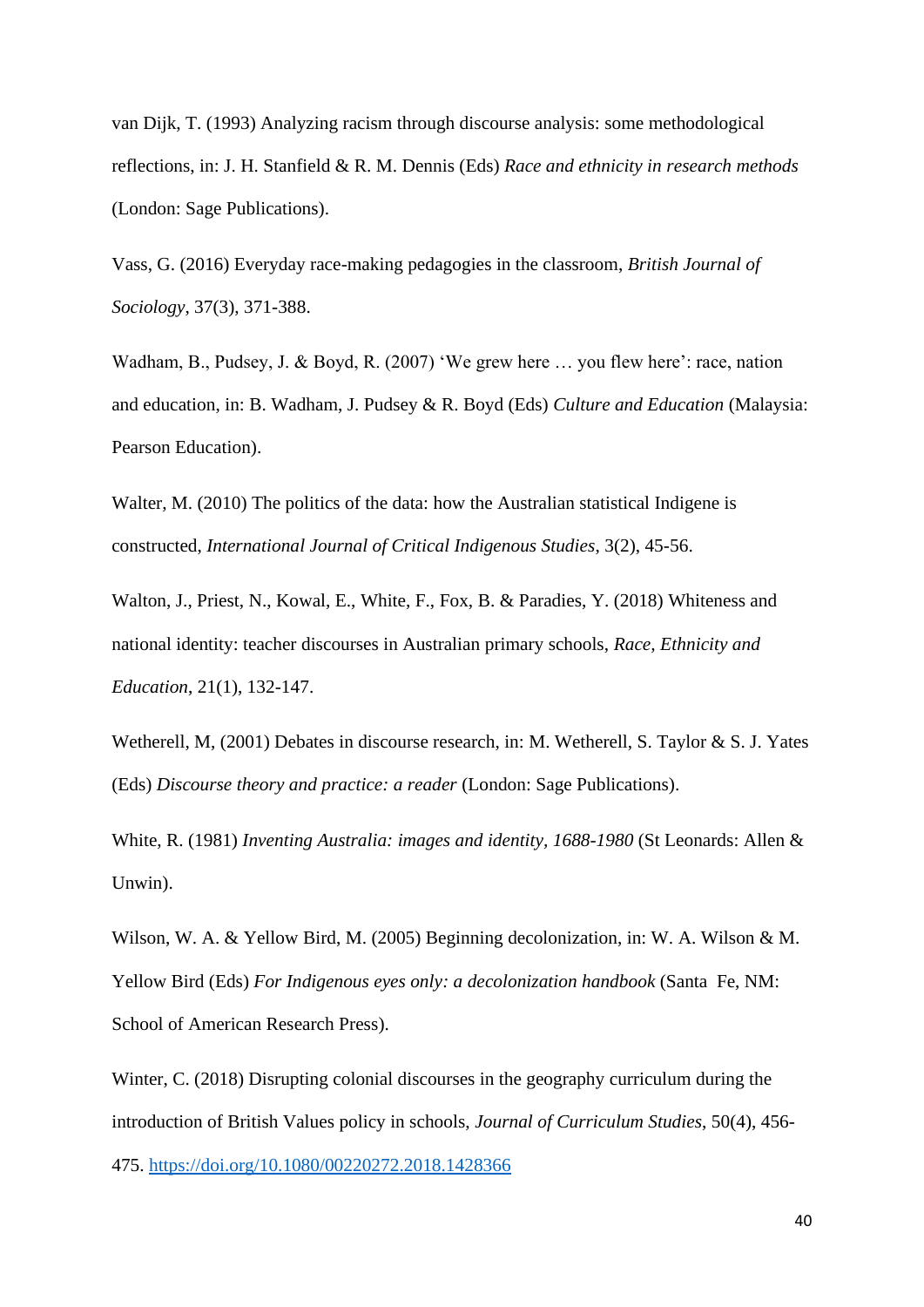Wolfe, P. (1994) Nation and miscegeNation: discursive continuity in the post-Mabo era, *Social Analysis*, 36, 93-152.

Zinn, M. B. & Eitzen, D. S. (1996) Transforming Sociology through textbooks: making the discipline more inclusive, *Teaching Sociology*, 24(1), 113-116.